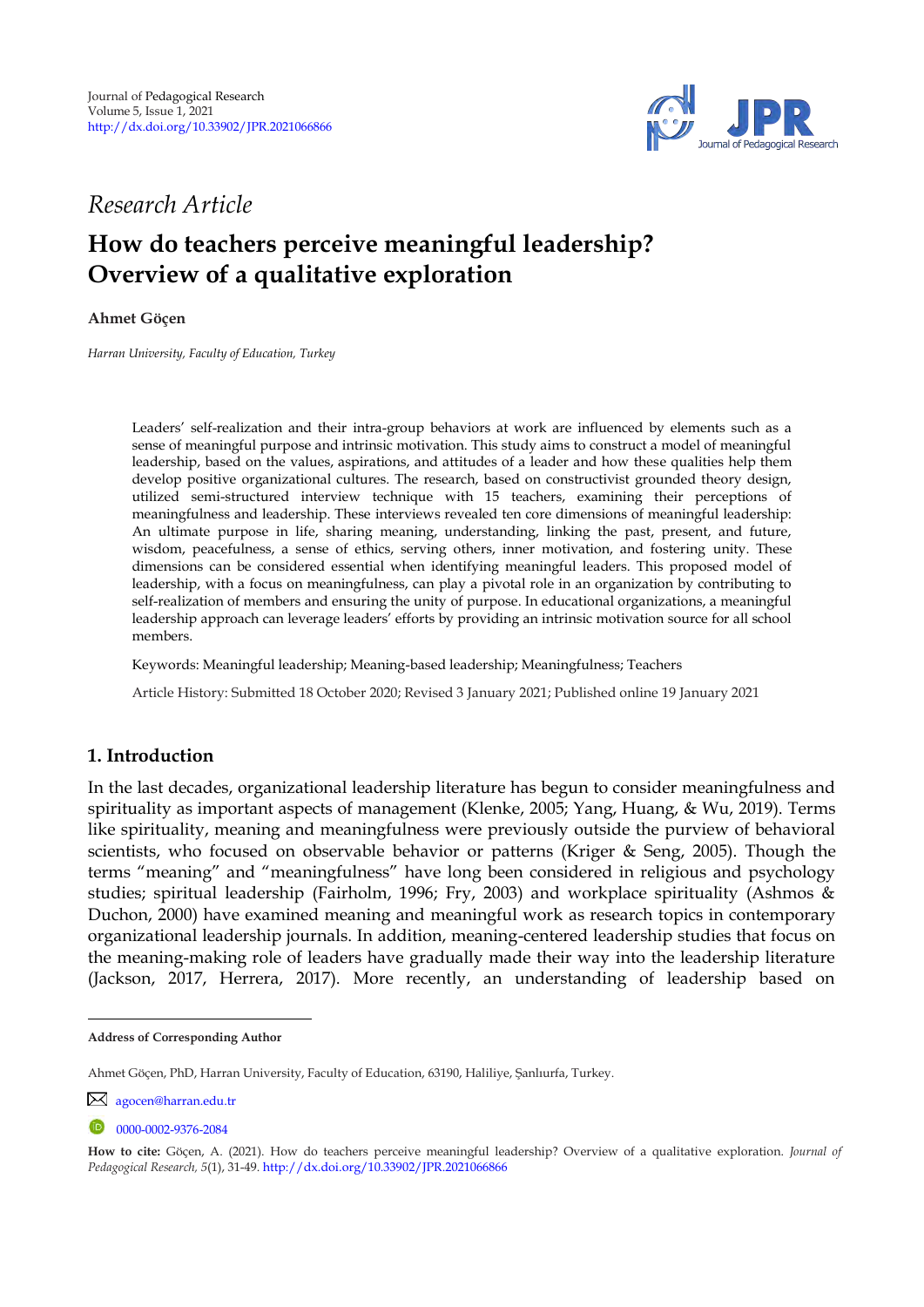meaningfulness and meaning has appeared in respected academic journals (Frémeaux & Pavageau, 2020; Van Knippenberg, 2020). This interest obliges researchers to consider meaningfulness within an organizational leadership lens and bring new perspectives into leadership and meaningfulness at work. Herrera (2017, p.46) clearly states the reason why one needs to embark on a such study "*With the evolution of organizations and the influx of changes over the last century, especially in regard to technology and social structures, many individuals seek a leader willing to fulfill their needs as they, in most cases, subconsciously climb the hierarchy of needs pyramid*".

This study proposes to add a new model of leadership through the lens of meaningfulness based in educational management ecosystem. To clarify this proposed leadership model, a review of literature has been conducted. The concepts of meaningfulness, leaders as drivers of meaning and intrinsic motivation are explored and from these, a model of meaningful leadership is proposed.

#### **1.1. Literature Review**

The term of meaningful leadership has occurred in several articles, journals and books in the last decade (See, DeMara, 2018; Thornton, 2018). However, it is within the study of Frémeaux and Pavageau (2020) that the term was examined in detail. Based on 42 interviews with leaders, including 27 life story interviews, the authors examined the extent to which leaders give meaning to leadership practices; practices that are regarded by current literature as factors contributing to meaningful work. Another recent paper, written by Van Knippenberg (2020), states meaningbased leaders" role to build a shared sense of purpose within their organization. It is no wonder todays" leaders are expected to maintain an irrefutable role of enabling and framing "meaning" in the organization (Mautz, 2015, p.197) and the 21st century community expects meaning-making role of leaders within a contemporary and practical leadership model (Herrera, 2017).

The literature of leadership explored the concepts of "ethics, spirituality, servanthood, toxicity, vision, charisma" from which new leadership models have been built. Each leadership concept seems to have clarified one aspect of general leadership. The societal changes of the 21st century with their focus on acquisition and material life have caused people to search for a greater "meaning" in their life. The turbulent and uncertain world seems to affect people at a deeper level, leading them to actively look for more meaning in their lives (Holbeche & Springett, 2004). Current leadership trends at work, driven by technological advancement and the need for constant innovation, require work environments that foster meaning (Jackson, 2017, p.v). Today, more and more people value meaningful work over high paying employment. For some, work has become more than merely a way to earn an income (Frémeaux & Pavageau, 2020). Varney (2009) states people desire meaningful work or a job that is intrinsically satisfying. Effective leadership must involve meaning-making. Thus, new leadership models must consider how leaders can embed meaning-making into the core of their organization. However, there is little information about the process through which leadership and individual orientations are brought together to promote work meaningfulness (Matsuo, Arai, & Matsuo, 2019). The meaningful leadership model proposed in this study could help organizations see how meaningful leadership is manifested and what qualities are to be nurtured.

#### *1.1.1. Meaningfulness*

Meaningfulness has been defined as "the quality of being useful, serious, or important (a), the quality of showing or having meaning (b)" and meaning is "what something expresses or represents" (Cambridge Dictionary, n.d.). In organizational work literature, "meaningfulness of work" is defined as "employees" beliefs that their work has at least one distinct purpose that they also consider to be personally significant" (Robertson, O"Reilly, & Hannah, 2020, p.598).

Korotkov (1998) defines meaningfulness as what makes people's life emotionally sensible. By this definition, meaningfulness fosters a feeling of energy and commitment to meet whatever demands are confronted in life. Thus, teachers sacrifice their time and energy, as long as they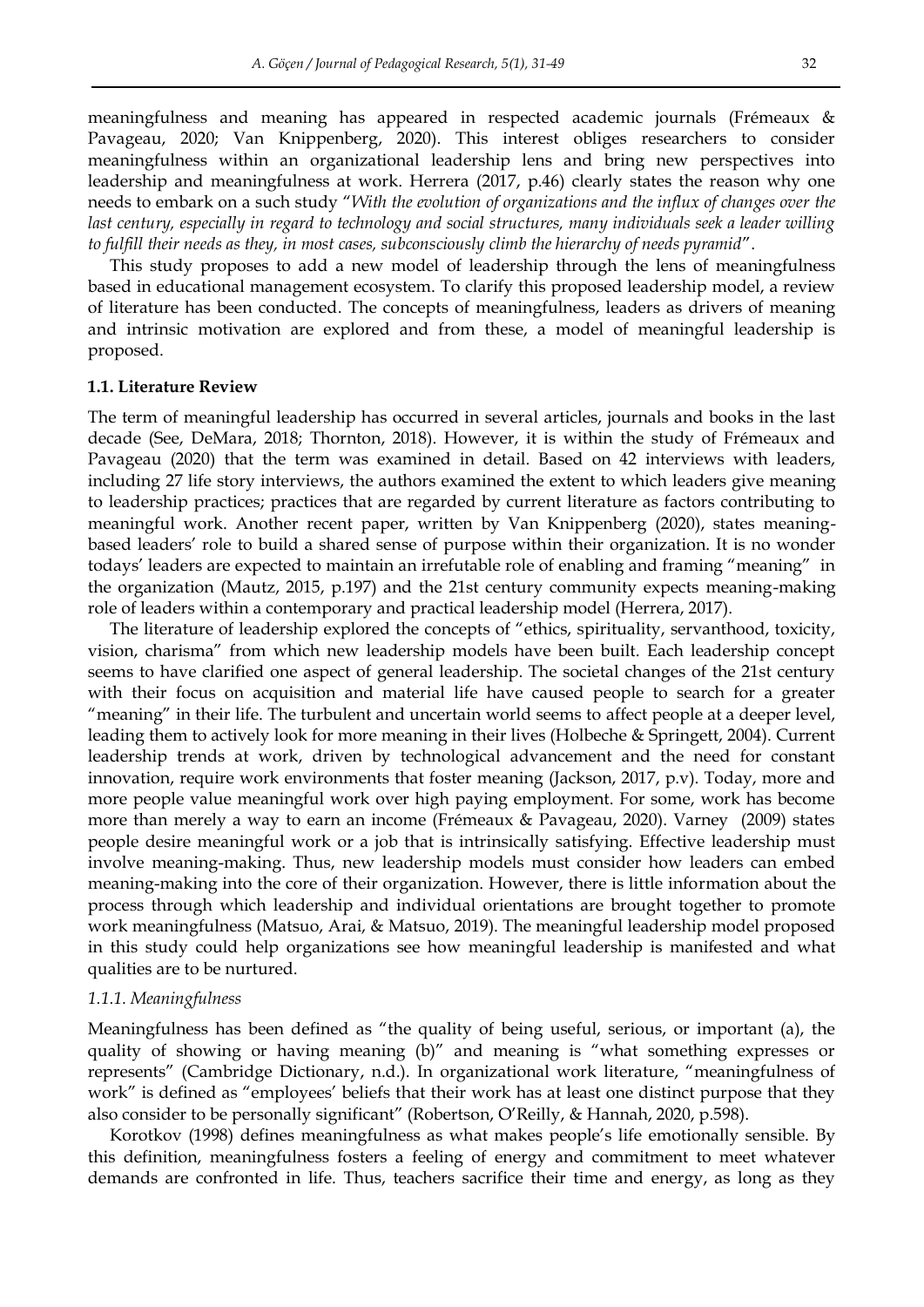consider their purpose in life and work as worthwhile. For this study, meaningfulness is defined as people"s deep understanding of their existential purpose and their feeling of inner satisfaction when pursuing professional purpose. In this respect, meaningfulness is fostered through one's understanding of purpose. Actions towards that meaningful purpose lead to intrinsic motivation and self-satisfaction; that is, a fit between what is believed and what is done.

If we consider work as a search for meaning, then today"s organizations - from schools to the service sector - are expected to provide suitable conditions for this search. To achieve more happiness in their job, employees need to know how their work contributes to the organization's overall performance. When we can see where our work fits into the whole picture, our work can be seen as meaningful (Kerns, 2013) and beneficial to other people. Modern organizations often put several degrees of separation between producers and users, leading to a reduced level of meaning at work (Chalofsky & Krishna, 2009). However, teachers are still good examples of this original view of meaningfulness, as their contribution to students can be seen as a contribution to society and the world. One role of school leaders is to establish a link among teachers between what is believed and done, creating a sense of meaningful purpose, contributing to sustained growth of their organization. Ulrich and Ulrich (2010) suggest that leaders bridge strategy and execution, promoting sustainable growth by helping employees find meaning at work.

#### *1.1.2. Leaders as drivers of meaning*

Most of existing meaningful leadership studies are written in regard to meaningfulness at work. Lips-Wiersma and Morris (2009, p. 491) states much of the managerial research on meaningful work has focused on examining ways to manage "meaning" through leadership or organizational culture. Thus, there is a nexus connecting meaningful work, leadership studies and the meaningmaking role of leaders.

Leaders are meaning-makers, since one of their critical roles is to establish meaning and purpose in their organization (Ulrich & Ulrich, 2010). In fact, 21st century communities expect their leaders to be meaning makers (Herrera, 2017). By clarifying and fostering meaning in their organization, leaders can help all employees give meaning to their work (Frémeaux & Pavageau, 2020). Accordingly, Van Knippenberg (2020) suggests that a leader"s clearer understanding of organizational purpose will motivate members - through meaning - and can contribute to the pursuit of the organizational purpose. The different perspectives and new studies on leadership can, then, be viewed as signaling a change toward the leader"s role to a manager of meaning and as a visionary (Parry & Bryman, 2006).

Leaders with a strong sense of meaning, guide not only their life journey, but also their followers, in finding their own meaning in work and in life. DeMara (2018) states people do not stay in an organization where they do not have meaning. These leaders distinguish their leadership skills by their clarity of purpose, their passion, and their courage to explore and act on possibilities (Graham, 2011). They help their followers by creating an environment for them to find meaning at work. Finding that meaning, in turn, will bring their followers" whole selves - mind, body, emotion, and spirit - to their work (Chalofsky & Krishna, 2009). This wholeness may help protect employees, such as teachers, from burnout or emotional problems.

Teachers" contracts can be limited to specific tasks, which may not fully describe the range of activities needed to fully promote effective learning within the classroom. However, leaders who express themselves and signify their purpose may build loyalty among teachers and form the collective efficacy necessary for making meaningful changes to their workplace (Sosik, 2000). Thus, leaders as meaning-makers, and those who align their followers" meaning with that of their organization, can inspire beyond the limits of contracts and transform organizational goals into the personal goals for each member of that organization.

#### *1.1.3. Meaningfulness and intrinsic motivation*

Studies suggest meaningfulness at work is generally associated with increased levels of motivation and engagement at work (Mostafa & Abed El-Motalib, 2020). Motivation can be fostered through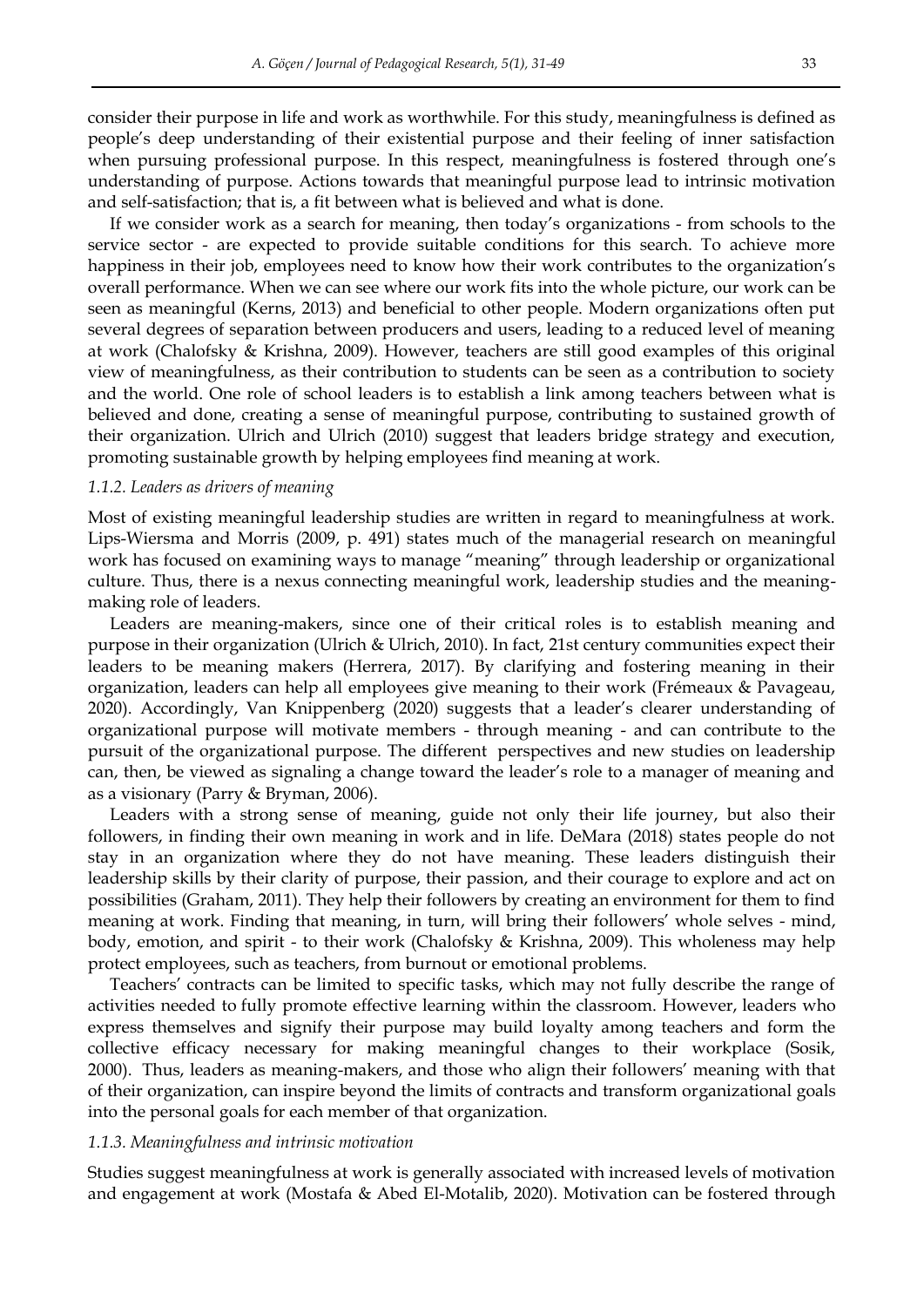several sources: physical needs, goals, beliefs, meaning and meaningfulness. There are clear conceptual links between an understanding of an organization"s purpose, meaning and motivation at work (Van Knippenberg, 2020). Leaders with goals and strong meaning ascribed to them can make difference, and they can leverage the efforts towards the organizational goals by spreading this spirit in the organization. Thus, Carton (2018) states the assumption that leaders can increase the motivation of employees by spreading the organization"s ultimate aspirations and goals in the group. Creating meaningfulness in a group or sharing the meaning with others can foster motivation and desire to follow organizational purpose.

Based on the theories of Maslow, Herzberg McClelland, and Alderfer, Chalofsky (2003, p. 71) asserts that people are motivated to take actions based on fulfilling their needs. As people meet their basic needs and move forward, they are more attuned to intrinsic motivation and not only begin to act on meaningfulness, but also meaning they ascribe to their goals. This explains why Chalofsky and Krishna (2009) consider meaningfulness as a deeper level of intrinsic motivation. Maslow similarly (1969a) specified the later modification of the original model, adding a new level, called "self-transcendence," beyond above self-actualization. Self-transcendence is deeply correlated with one"s ultimate goals and meanings ascribed to these goals. Thus, a meaningful leader can be said to be driven by their deepest motivational factors, revealed in selftranscendence. Fully developed human beings – meaningful leaders, in my view – can be said to be motivated by values that transcend themselves (Maslow, 1969b).

## **1.2. Purpose of the Study**

In the last decades, the concept of meaning within leadership has been generally studied within spiritual leadership, spirituality in the workplace studies (e.g., Ashmos & Duchon 2000; Fry, 2003, Kinjerski & Skrypnek, 2004; Milliman, Czaplewski, & Ferguson, 2003). Meaningful leadership is an emerging area of general research in leadership theory. This is currently explored under the terms of "meaning-based, meaning-centered or meaningful leadership". Research in leadership within these terms has been explored by Frémeaux and Pavageau (2020), Van Knippenberg (2020), Bartels and Jackson (2021). Research has yet to reach a uniform understanding of meaningful leadership. This study, while it is in line with the growing literature on meaning/fulness in organizational studies, aims to build a meaningful leadership model based on teachers" perspectives.

## **2. Method**

This study is in the form of grounded theory within qualitative research methodology. Grounded theory is defined as a systematic, yet flexible methodology to collect and analyze qualitative data for building theories or models (Charmaz, 2006). Hunter, Murphy, Grealish, Casey, and Keady (2011) define three types of grounded theory designs based on the related literature: Classic, Straussian and Constructivist. Similarly, Chun-Tie, Birks and Francis (2019) mentions traditional, evolved and constructivist grounded theory designs. In this study, a constructivist grounded theory approach was adopted as this design holds the researcher as a co-producer of the data, due to the interaction between researcher and the participant that produces the data (Charmaz, 1996). Data collection process may not be separated from the researcher, in contrast to classical grounded theory design (Charmaz, 2006). Meanings in the process were reflected and discussed with participants to form a model on meaning/meaningfulness at work, by which leaders can manage their organizations effectively. A comparative analysis was generated to uncover dimensions and characteristics within meaningful leadership.

## **2.1. Participants**

Data from a group of teachers was collected to help meaningful leadership literature expand in terms of educational organizations. The study was conducted with 15 teachers, each interview conducted at various times during the 2019-2020 academic year. Table 1 lists the group of teachers, working at a variety of schools from primary to high schools. Before interviewing these teachers,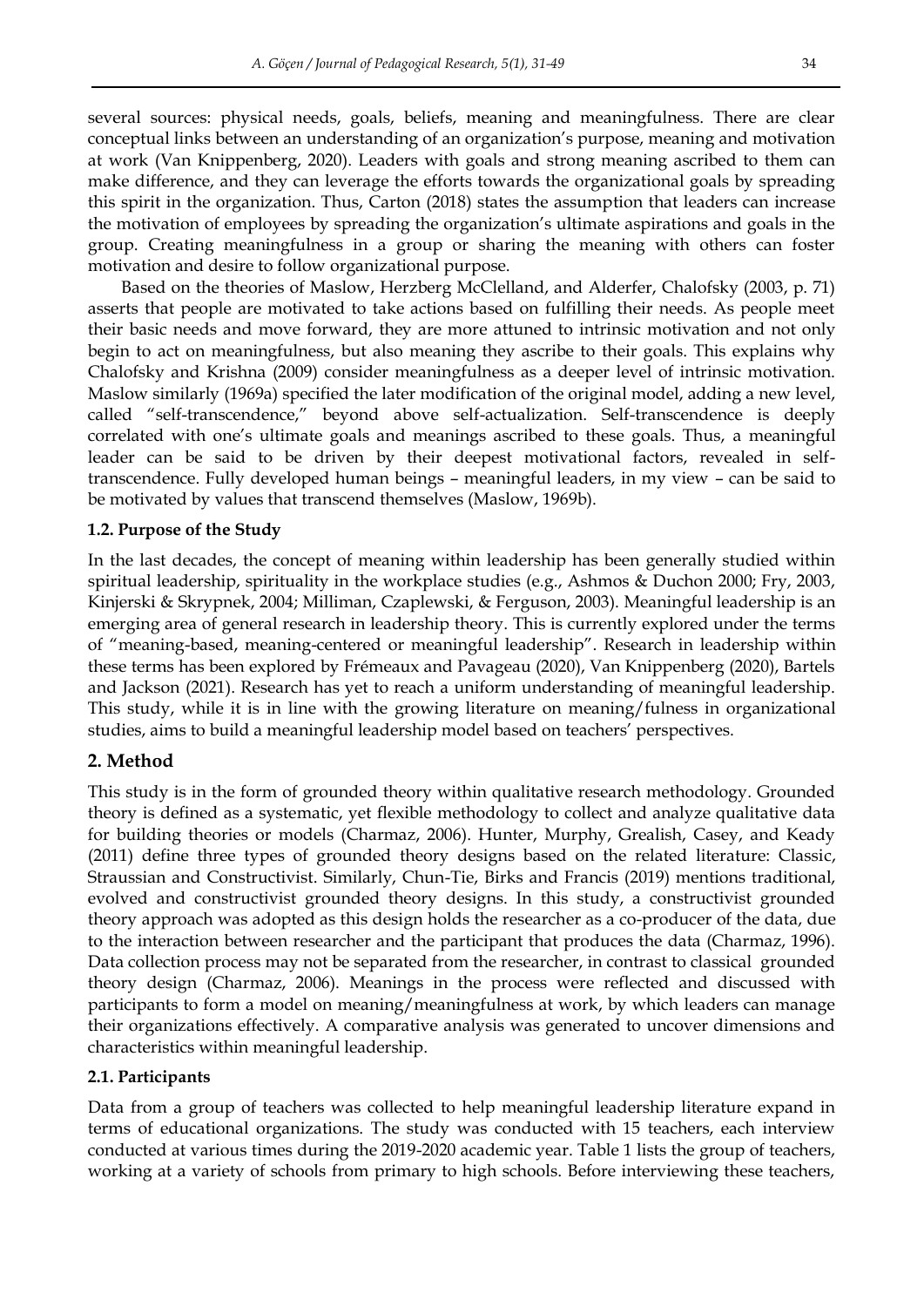data was collected from a focus group and online data from teachers as well as school managers in the region. All participants in the study were from schools in southeast Turkey.

Theoretical sampling was used to select the teachers for interviews. Birks and Mills (2015, p.10) states "*to sample theoretically, the researcher makes a strategic decision about what or who will provide the most information-rich source of data to meet their analytical needs*." Theoretical sampling helps a researcher select the sampling in line with the research questions and intended measurements and plans. Participant invitation was based on their involvement in teacher trainings or master"s degree program from a University in Turkey. The rationale for this was the proven interest in their personal development as teachers. Recruitment was also based on questions. For example, in initial interviews, detailed discussions were held with school counselors and religious studies teachers to explore meaningfulness from religious and psychology perspectives. Following this, teachers from other areas were interviewed, to see determine their understanding of meaningfulness and leadership. Teachers from master"s degree programs in education management were also invited to participate to provide further insight into meaningful leadership based on theories and knowledge gained through their coursework. Other participants were recruited to compare or consolidate meaningful leadership dimensions present in previous interview transcripts. The purpose was to compare findings from teachers and control the trustworthiness of the study. In keeping with grounded study methodology, extended online interviews were conducted with some participants post initial interview to further clarify emergent topics.

All data collection was completed in person, by mail/online tools and by phone (especially for second/third interviews coinciding with Covid-19 school closures). Ethics permission was obtained from Harran University"s Social and Human Sciences Ethics Committee. Consent was obtained from each volunteer prior to interviews. Expected durations of interviews were explained, as well as the participants' rights to withdraw at any time. Pseudonyms were used to maintain the participants" confidentiality and anonymity in interviews. Table 1 presents the participants' information: gender, school branch and type.

|                  | Pseud.   | Gender | <b>Branch</b>                    | <b>School Type</b> | Year           |
|------------------|----------|--------|----------------------------------|--------------------|----------------|
| Teacher<br>Group | Dilan    | Female | Science Teacher                  | Sci-Art Center     | 8              |
|                  | Fatih    | Male   | School Counsellor                | Middle School      | 6              |
|                  | Halil    | Male   | School Counsellor                | Middle School      | 7              |
|                  | Yasin    | Male   | Nursery Teacher                  | Primary School     | 7              |
|                  | Tarık    | Male   | Turkish Language Teacher         | Middle School      | 34             |
|                  | Neslihan | Female | Religious Studies Teacher        | High School        | $\overline{4}$ |
|                  | Nergis   | Female | English Language Teacher         | Middle School      | 5              |
|                  | Ali      | Male   | School Counsellor                | High School        | 8              |
|                  | Kerime   | Female | English Language Teacher         | High School        | 9              |
|                  | Nalan    | Female | Class Teacher                    | Primary School     | 3              |
|                  | Osman    | Male   | School Counsellor                | Middle School      | 3              |
|                  | Meral    | Female | Class Teacher                    | Primary School     | 13             |
|                  | Mustafa  | Male   | <b>Special Education Teacher</b> | Primary School     | 10             |
|                  | Leyla    | Female | Computer Science Teacher         | Middle School      | 5              |
|                  | Hasan    | Male   | Religious Studies Teacher        | Middle School      | 4              |

#### Table 1

# *Characteristics of the participants*

## **2.2. Data Collection**

Before actual and detailed teacher interviews, answers from pilot group discussion and online data from teachers and school managers were examined. The pilot groups" answers were helpful in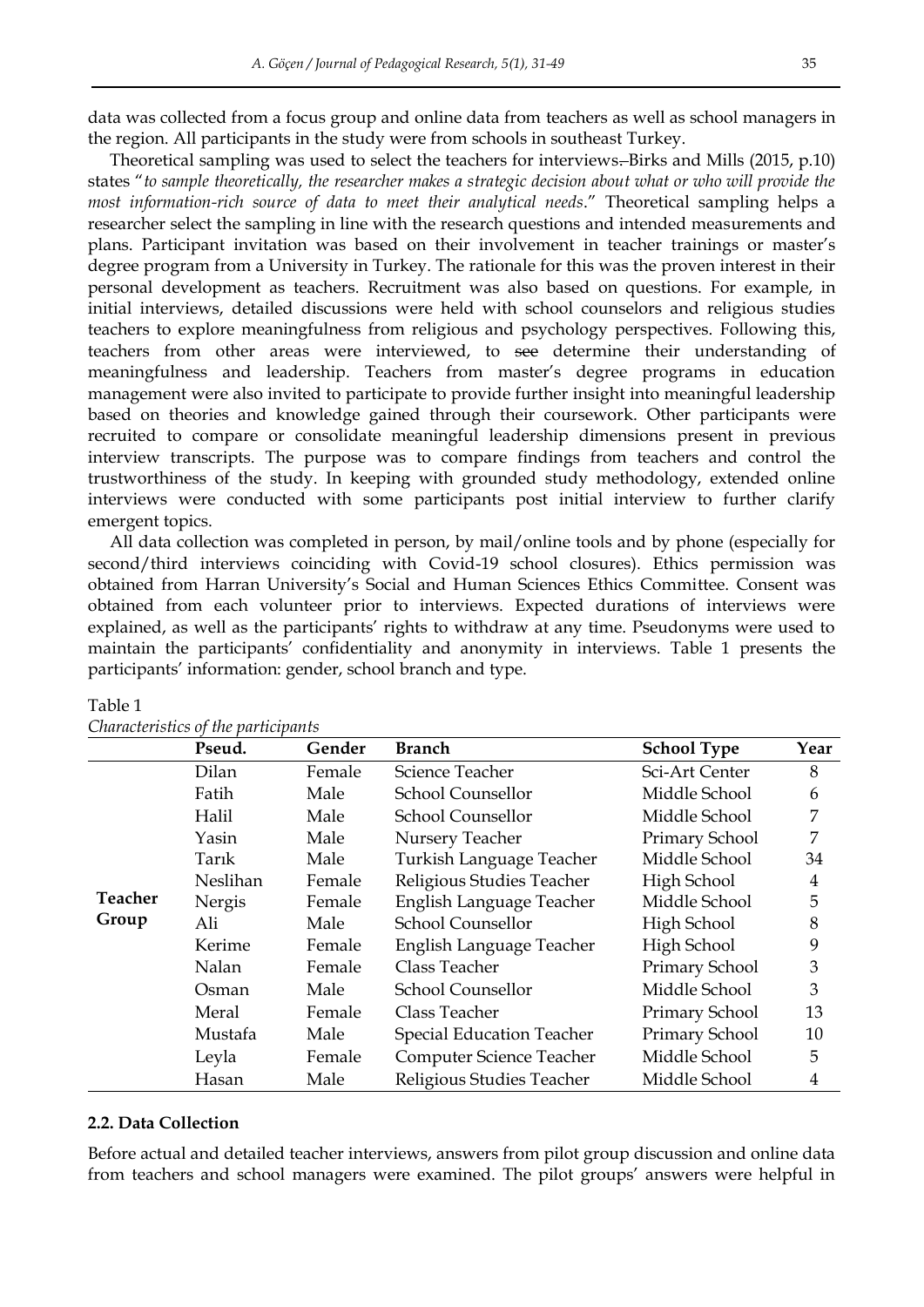eliciting more information for the actual interviews. The pilot group consisted of 4 deputy school managers, 5 school managers and 9 teachers who were registered to non-thesis program in a university in southeast of Turkey. Based on those first screenings, the groups were seen to share many positive ideas on meaningful leaders from "beneficial to dedicated". The most recurring qualities were related to "benefit to all, purpose, wisdom, ideals, tolerance, setting example". These qualities were the guiding dimensions for actual teachers' interviews, which were also highlighted by them as well. Crosschecking pilot groups' short answers with actual detailed teacher interviews provided the triangulation of data sources (Salkind, 2010).

The participants were asked the following questions: "What does meaningfulness (meaning in life) mean? How would you define a leader that acts on meaningfulness? What are the characteristics that could differentiate a meaningful leader from others?" The participants were also asked to tell about their experiences of meaningful leadership that they observed in their school or other organizations. All these questions were the main ones supported with contextbased questions throughout the conversations. Through constant comparative analysis as suggested by Strauss and Corbin (1998), the questions were adapted to explore emergent issues as well. Each interview prompted additional questions. For example, in one interview, Fatih said "meaning is not universal or assumed the same by all". Subsequent participants were asked "Do you think if there is universally assumed meaning/s or does each person has their very subjective meaning?" Second/third interviews were conducted when required, with the same participants. In-person interviews lasted between 30 - 60 minutes. The second interviews included follow-up questions to understand perceptions of meaningful leadership more clearly, to broaden opinions and compare them with other participants' ideas. A third round of interviews and online discussions were conducted with participants having more academic backgrounds (e.g. Halil).

#### **2.3. Data Analysis and Interpretation**

Initially, the focus (pilot) group"s comments in group discussion and the comments through online forms were examined. Following this, 15 teachers were given in-depth interviews, constantly comparing topics. Since the pilot group discussion and online data were in short format and conducted to determine main orientations for this leadership type, direct quotations for this group were not included in the findings section. In-depth interviews were longer, and sometimes involved second or third interview with the same participant to determine more clearly their understanding of meaningful leadership. Thematic saturation occurred by analysis of the 15th interview, at which no further participants were recruited. Pilot study"s general findings concurred with this decision.

Analyst triangulation was applied to data analysis, as explained by Patton (1999), by incorporating another analyst in the process. The other analyst from educational leadership field contributed to verification and validation of qualitative analysis in the study. All notes, texts and ideas on participant statements were shared . Then, some participants were contacted again for more clarification or asked extended questions for a more in-depth analysis by phone/online tools.

Data coding and analysis were conducted in three steps for detailed teacher interviews, as in constructivist grounded theory. In the initial coding stage, provisional concepts are developed word-by-word or line-by-line. Second, focused coding is based on the categories established by checking and integrating the categories that emerge from the initial coding. Last, theoretical coding was used to unearth the core category and integrate the theoretical framework (Lee, Clarke, Carson, & Yang, 2018). Patton (2014) shows that a grounded theory pattern study proceeds from open to selective; or from low- to high-level concepts. Thus, a detailed examination of codes was executed from open to selective concepts. Data analysis began right after the first interview, which facilitated simultaneous collection, coding, and analysis of the data (Giles, De Lacey, & Muir-Cochrane, 2016). A short example of initial codes and subsequent codes generated from the analysis are included in Table 2.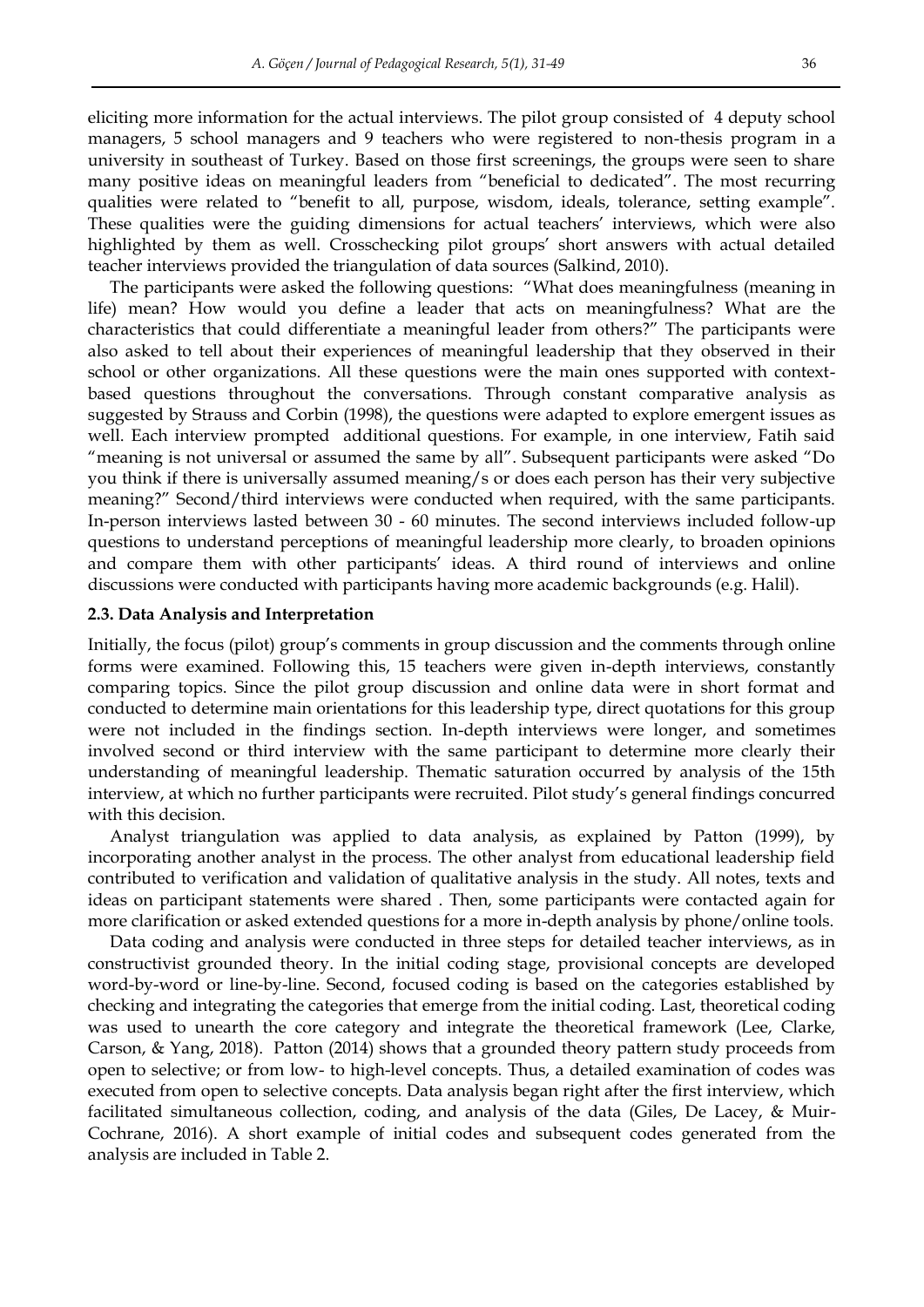| A short example of initial codes and subsequent codes          |                        |                 |  |  |  |
|----------------------------------------------------------------|------------------------|-----------------|--|--|--|
| Interview Excerpt (From Nalan)                                 | <b>Initial Codes</b>   | Focused Code    |  |  |  |
|                                                                | Immediately After the  |                 |  |  |  |
|                                                                | <b>First Interview</b> |                 |  |  |  |
| Leaders can infuse meaning into Infusing meaning into work     |                        | Spreading       |  |  |  |
| their work and also transfer this                              |                        | meaning at work |  |  |  |
| trait into other people to make Transferring meaning to others |                        |                 |  |  |  |
| them happy.                                                    |                        |                 |  |  |  |

Initial codes and focused codes in Table 2, supported by other participants" ideas, formed the "sharing meaning" dimension under meaningful leadership in this study. As the interviews progressed, constant comparisons of processes between interview participants produced themes. Similarly, Giles et al. (2016) first defined initial codes immediately after the first interview and then initial codes after recoding the interviews. This led to focused codes and categories based on theoretical sensitivity and reflexivity. To render credibility, direct quotations, interpretations, and conclusions are shared with the participants; to solicit their ideas and consent. In the final form, the direct quotes/manuscript were checked by a native speaker in English to check whether translated quotes make sense and were understandable for international readers. The quotations are rendered in indentations.

## **2.4. Research Trustworthiness**

Table 2

Guba and Lincoln (1982) mention four criteria for trustworthiness in qualitative studies: credibility, dependability, confirmability, and transferability. All possible validity and reliability issues were tackled by following selective strategies, such as participant confirmation, to delineate the limits of the research, show distorted points, quote participant views in detail, etc. Triangulation, ensuring honesty in informants, thick descriptions, member checks for credibility, descriptions of the study context, the method and participants for transferability, the operational detail of data gathering, outlining the research design for dependability, giving limitations, and triangulation by another expert for confirmability were followed as suggested by Shenton (2004). All findings, themes and raw data were presented to another analyst for cross-checking, and possible missing/non-matching points. The second analyst had a background of educational leadership and experience in qualitative data analysis. The analyst read all transcripts and texts, along with codes and themes for which suggestions and possible directions were given.

Despite the efforts to foster trustworthiness in research, this study has some limitations as Covid-19 pandemic coincided with the data collection period. The interviews were at some time conducted thorough other medias such as phones, mails. In some cases, online face-to-face interaction tools were used to get participants' ideas after first interviews. This may have created a negative effect in collection of data as face-to-face interviews make it easier to understand feelings of participants.

## **3. Findings**

This study was carried out to formulate a model of meaningful leadership. The findings are grouped in three parts below.

## **3.1. Meaning and Meaningfulness**

Meaningfulness - sometimes stated as " a sense of meaning" by participants in Turkish contextcan be defined as understanding the purpose of life and the level of joy felt in journey toward a person"s ultimate goals. Thus, it depends on a spiritual bond between persons and their acts. Participants in the study generally linked "meaning" to "pure goals" and also to the "questioning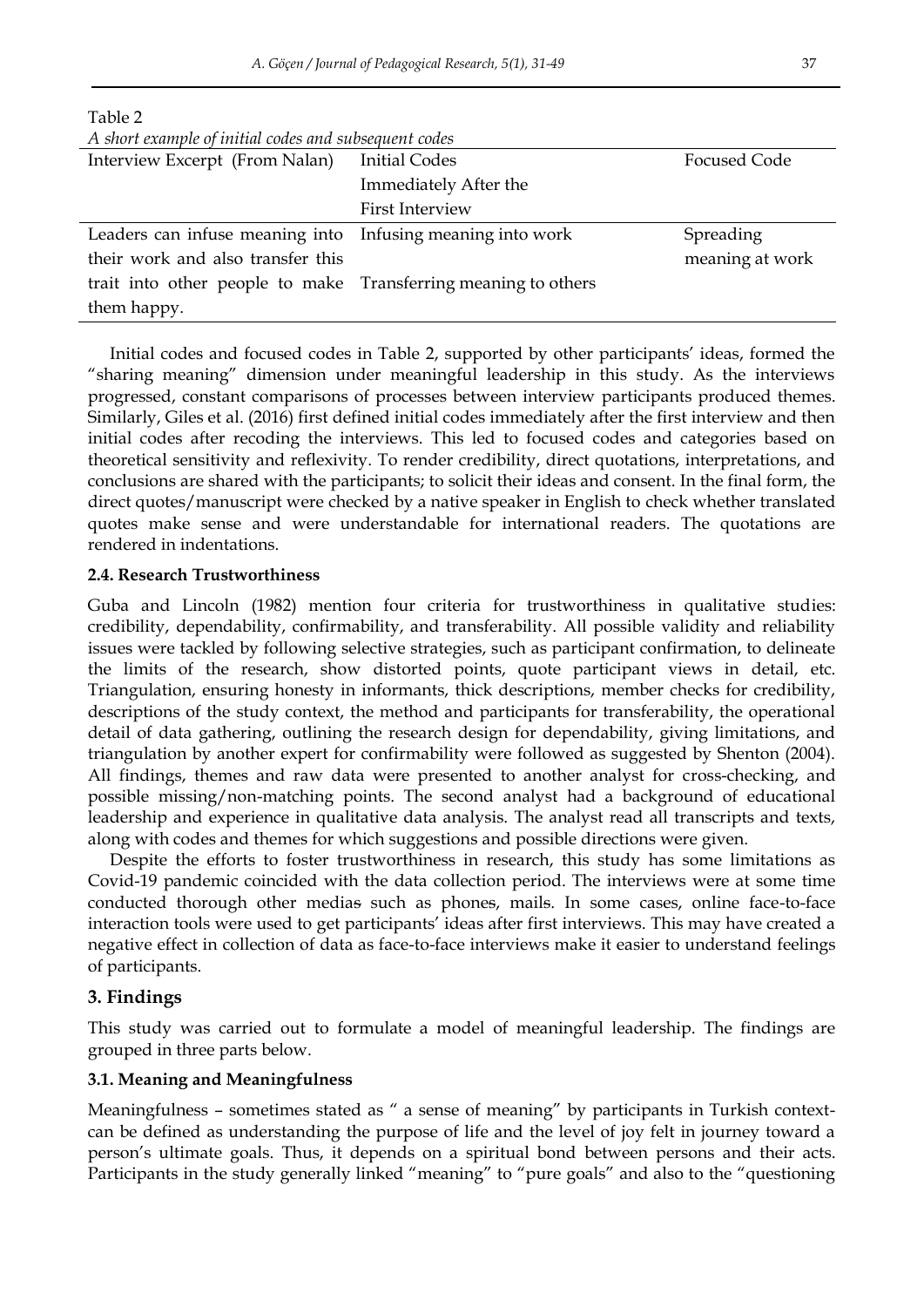of the self," "a person's embodiment of their beliefs," "the essence of creation" and "the pursuit of the truth". Participants used meaningfulness and meaning interchangeably in some cases, though they have differences. Table 3 shows the ideas of participants on definition of meaning and meaningfulness.

Table 3

*Meaning and meaningfulness based on participants' ideas*

| Meaningfulness                                       | Meaning                                  |
|------------------------------------------------------|------------------------------------------|
| - The level of joy felt in journey toward a person's | - Pure goals                             |
| ultimate goals                                       | - Questioning of the self                |
| - Understanding the life purpose                     | - A person's embodiment of their beliefs |
| - The creation of a spiritual bond between persons   | - The essence of creation                |
| and their act                                        |                                          |
| - One's living according to his or her values, life  | - The pursuit of the truth               |
| goals, and beliefs                                   |                                          |

Neslihan defined her idea of meaningfulness as "*one's living according to his or her values, life goals, and beliefs*". Another participant Yasin stated that, "Meaning is the essence of creation and meaningful life is a long-term action that harbors purpose, effort, and self-satisfaction".

Although participants" definition of meaning is somehow linked to "purpose," the meaning of "meaning" seemed to change from person to person since they perceive the world differently. Similarly, Nalan used Frankl"s (2006) idea of meaning, stating, "*Meaning changes from person to person, from day to day and hour to hour*." Similarly, Ali said: "*Just like the facts, the meaning can be changed, developed, rearranged*". Fatih presented a holistic perspective:

 The meaningful life is living a filtered life, which means that one believes in one goal, filtering many other things and lesser ideals. These filters are shaped by religion and past experiences, so we cannot tell of a universal meaning, but rather different meanings for each person.

All of these show meaning can change. People are actually in search of their meaning of life as the facts people know for now may be subject to change over time.

## **3.2. Conceptualizing Meaningful Leadership**

Participant explanations caused a problem in defining meaningful leaders. Consider one school principal whose goal it was to earn respect in her field. She spent day and night focusing on her school"s national examination results. For another principal, earning respect might include a laser focus on the wellbeing of her students and fostering their desire to study. Which one is meaningful leadership? They both seem to share an ultimate goal, in their perspective, and exert much effort toward meeting that goal. Both of their actions and thoughts are completely in line with some of studies" participants regarding their concepts of meaningfulness.

During second conversations with Fatih, Neslihan, and Tarık about the concept of meaningful leadership on spiritual, transcendent, and positive values, they suggested that meaningful leadership could be examined under two forms: "positive meaning-making and negative meaningmaking." As Fatih put it, "World leaders that swept countries into "despair" and "glory" with a view to universal values can be given as examples under these forms". Fatih meant there could be leaders with self-sacrifice, huge effort, care for others and his nation, but they may base this understanding as a supreme superiority of their group over others, which is not humanistic.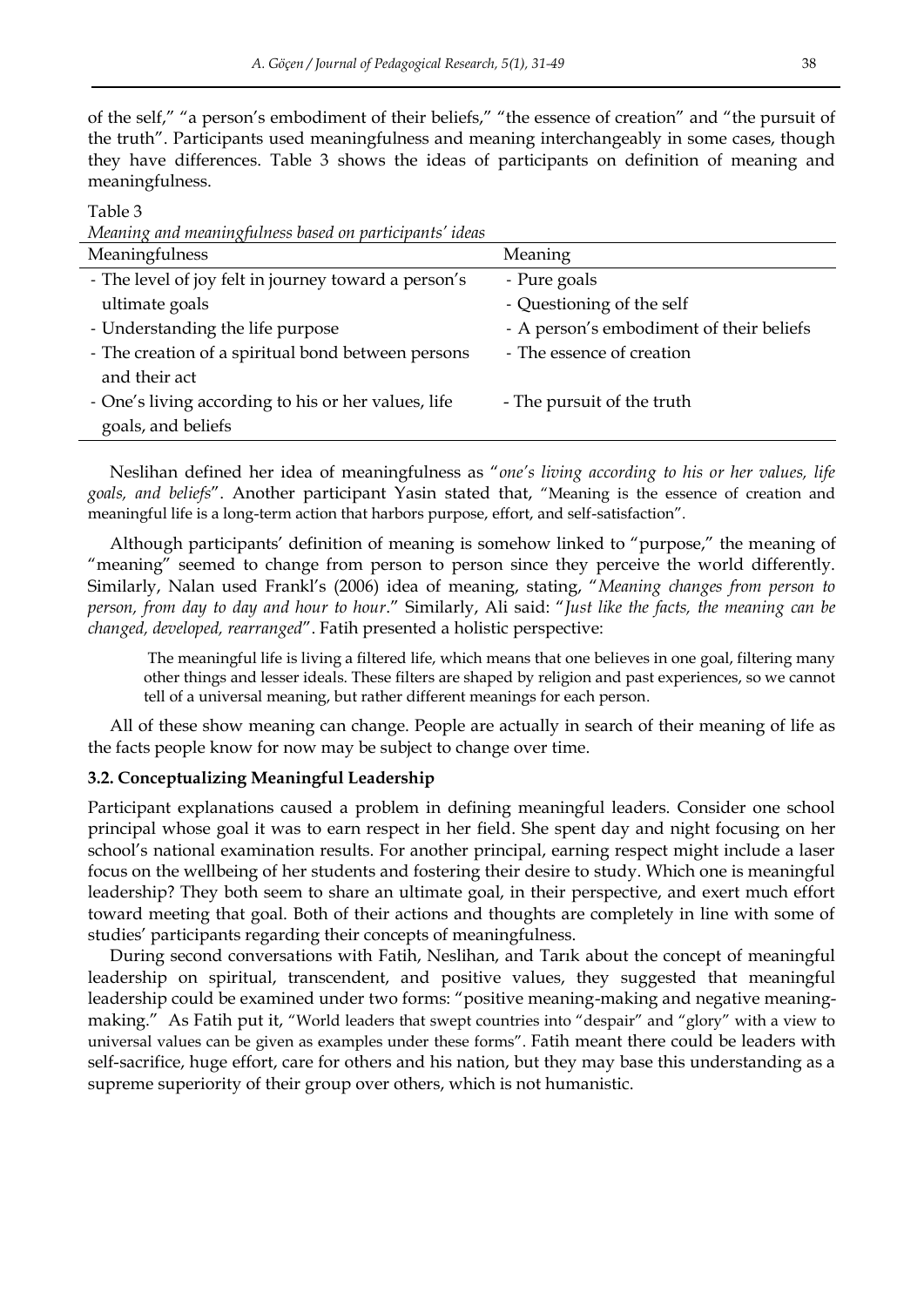





Figure 1 gives visualization to dimensions within meaningful leadership. Each of these qualities are explained separately below with "quotes" from the participants.

## *3.2.1. An ultimate purpose in life*

Meaningful leaders have spiritual and meaningful goals in their life that tie their inner world to the outside world. They also exert a great deal of effort in attaining goals that are tailored to their continuous self-growth and that of others, contributing to society, helping people in need, and setting an example for humanity. Halil defined meaningful leaders according to these goals. He asserted, "A meaningful leader is the person who sacrifices himself for the sake of his goals, guided by reason." Similar to that, Hasan defined a meaningful life as "Achieving a goal, target, or principle in life and making efforts to achieve it can be defined as a meaningful life."

Meaningful leaders try to find a link between their work and their values or principles to infuse passion into what they do. Osman stated:

Individuals look for reasons (at work) that they think these can contribute to their life purpose. If they think that they cannot find these and that the work does not contribute to their life goals and it does not make sense, they will probably quit their work or no contribution can be obtained from them.

When the ideas of participants are analyzed at holistic level, teachers need a meaningful goal, and it needs to comply with their values and life goals. When organizational and personal goals become incompatible, people may lose their passion and pride in their work.

## *3.2.2. Sharing meaning*

Meaningful leaders are focused on sharing their meaningfulness or desire to understand the meaning of the life with others. They always want others to enjoy self-growth and realization by searching for their own meaning or adopting a purpose to further the wellbeing of humanity. They support others in their own quest for meaning. Nalan gave an example of a person she sees as a meaningful leader, counting the traits of coherence and fairness, among others, to be essential in a meaningful leader. She expressed, "*Leaders can infuse meaning into their work and also transfer this trait into other people to make them happy."* Meral added to what Kerime said, stating *"A meaningful*  leader must share all his meaning with the organization and the people around him. Kerime asserted that: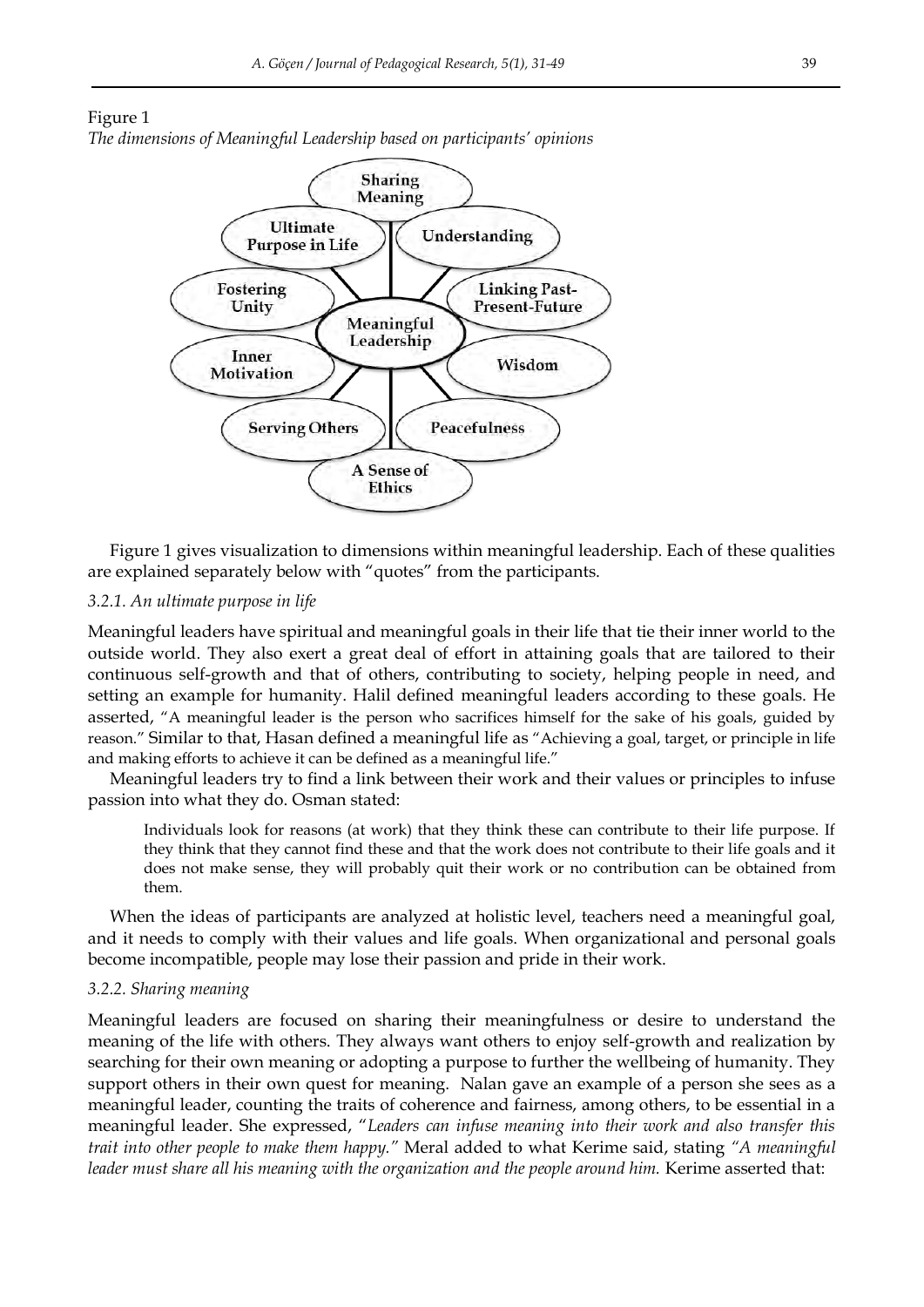A meaningful leader provides the necessary environment for the colleagues. He encourages those who have acquired their inner motivation, protecting their emotion [meaningful path], as well as providing an encouraging atmosphere for those who lack meaning in life or are on the road toward finding their own meaning.

Leaders in classical terms may share the organizational goals with the members of their group; however, the important thing is to foster a meaning creation in the organization that attracts all members. It is a process by which the value of self-growth for each member is expressed and they are supported to find their own cause for work without materialistic concern.

## *3.2.3. Understanding*

Meaningful leaders are understanding, and they desire to be understood. Understanding here covers -- but extends beyond -- empathy and sympathy. It means grasping the essence of event and persons; they need to understand the people around them and always have room for them. Meaningful leaders give importance to the people around them, even if they share divergent opinions. Leyla said "*They are constructive, dedicated and are very understanding.***"** Meral had similar ideas, stating that "*Meaningful leaders must focus on understanding their followers in every aspect*… *and they listen to all of them.*" Tarık explained his views on this aspect of meaningful leaders as, *"School leaders will look into the eyes of their teachers, infuse them with peace, and provide support from their heart… these leaders understand their colleagues and also give a chance for others to understand them."*

Meaningful leaders in an organization listen to people and are attentive to their needs. If they are criticized for what they did, they listen or accept it in peace with wisdom. If they make a mistake, they see it as a natural part of human life.

#### *3.2.4. Linking past, present and, future*

The participants defined meaningful leadership as the ability to connect the past, present, and future into a coherent whole. They explained that they take lessons from the past, focus on the now with an "in-the-moment" orientation, and work for the future with a vision. Mustafa explained how he and his colleagues handle this integration as *"Where we come from, why we come, what we need to do, and where we're going are all certain [in meaningful leaders]."* Tarık explained that meaningful leaders focus on "*knowing the past, looking forward to the future*." Dilan defined one of the qualities of a meaningful leader as "s/*he is the one that makes the most of now*." Nalan summarized her idea, *"Meaningful leaders, I think, they act forward-looking; they work by thinking ahead, focusing on how their current work will reveal the situation that will make him happy in the future."* 

All related statements by the participants indicate that meaningful leaders think of their past (be it negative or positive), focus on the present, and - at the same time - become visionaries, as they think of their purpose to reach their goals and act to realize those goals. Linking past, present and, future is an also important in decision making for meaningful leaders as they try to understand the essence of the events and have decisions with wisdom and more self-awareness.

#### *3.2.5. Wisdom*

Meaningful leaders are deeply involved in self-growth and learning. They have a lifetime commitment to learning and self-development. They all believe it is better to grow in wisdom than wealth. Nergis pointed out that the desire for wisdom and learning is a distinct feature of a meaningful leader. She said:

Meaningful leadership is the most comprehensive and broad type of leadership, and it has a deeper aspect that contains wisdom. It is a type of leadership that directs society, sets an example, aims for peace and love, and fascinates people with its knowledge.

Neslihan also pointed out that a meaningful leader hones his or her wisdom and peacemaking skills *"They have a wise or contemplative aspect; they also have a sense of peace that can calm people down."* 

The participants" observations all imply that meaningful leaders are self-growth-oriented people, striving for wisdom, and fostering peace and harmony throughout the organizations.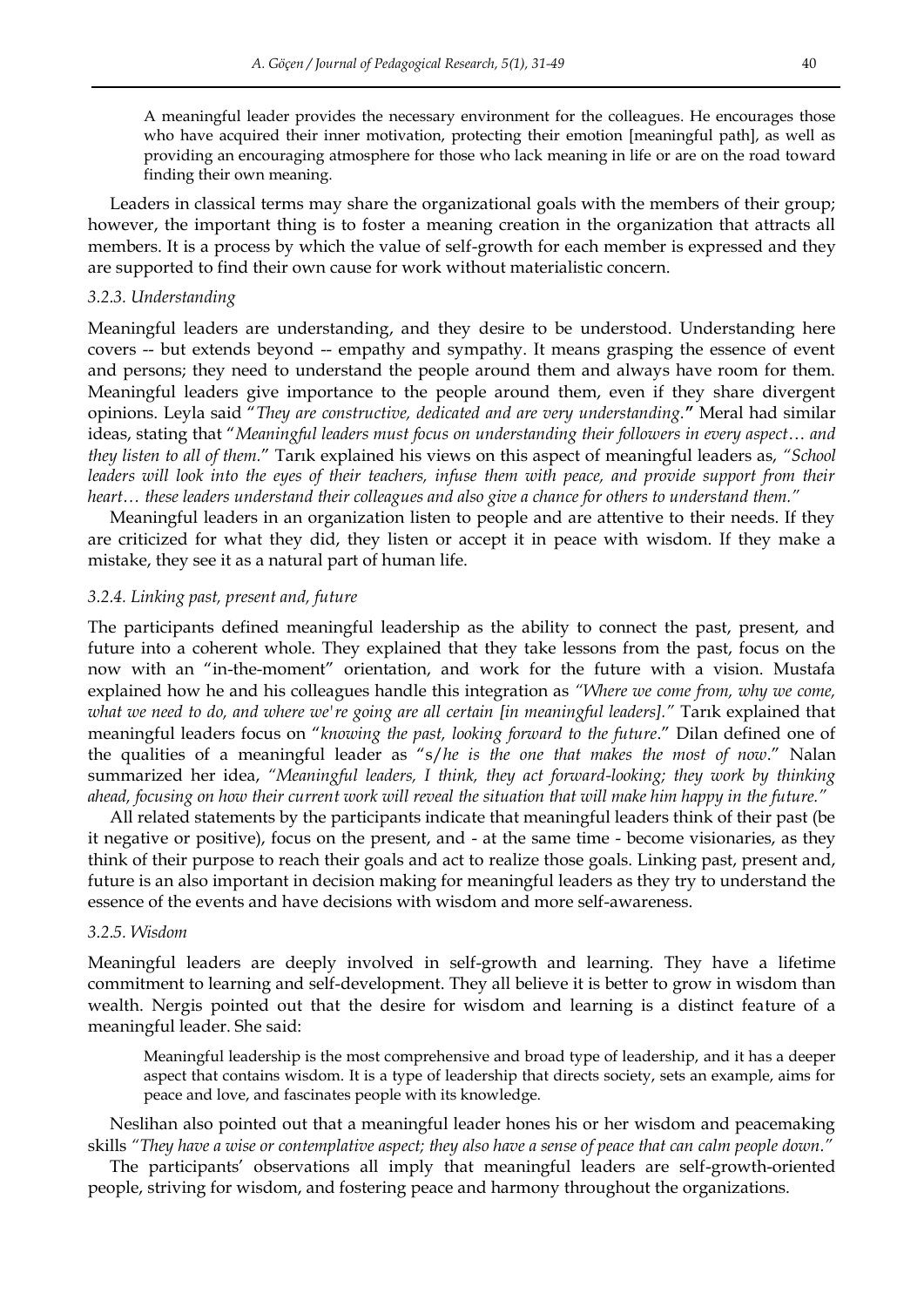#### *3.2.6. Peacefulness*

Meaningful leaders have high levels of self-awareness and self-contentedness, both of which help them to be at peace with themselves. Furthermore, they are at peace with others and try to create peace in their lives as well. Mustafa explained that, *"A person who finds his own meaning in life - being a part of that meaning -- gives him peace of mind and helps him to get rid of the troublesome situations in which he lives."* Neslihan added that, *"If there are happiness and peace in an organization in line with its goals, this characteristic might show that the leader exhibits meaningful behaviors, and meaningful leaders have aspects which make people relieved and at peace."* Another participant, Tarık asserted that, *"Meaningful leaders are at peace, communicating with, and accepting [their employees' unique personhood]."* 

Based on participants" ideas, peace can be manifested in various ways; it can be a latent, but focused action to change the things around people. It can be in the form of "favor of silence" for keeping all the things as they are so as not to cause disturbance. Peacefulness in this model highlights the authentic contentedness one has with his life and people around them and accepting them as they are.

#### *3.2.7. A sense of ethics*

The participants" perceptions of meaningful leadership included many qualities ascribed to the ethicality and morality desired in these leaders. These qualities are explained under one dimension here, which includes setting an example, fairness, being coherent (walk the talk), fighting for the right things despite challenges. Mustafa explained this perspective, *"Despite crises and chaotic situations that might occur within the organization, a meaningful leader should ensure justice within the organization using the framework of ethical principles."* The participants provided examples of Prophet Abraham, Jesus, Muhammed and figures like Gandhi, Dalai Lama from different beliefs, engineers like Leonarda da Vinci, country founders and leaders like Atatürk as well as writers like Frankl, as examples of meaningful leaders who act with ethics, endurance and coherency in the path toward achieving their goals. Meral stated that, "*These persons make no concessions when hardships arise and become warriors to overcome these hardships.*" Kerime clarified meaningful leadership in terms of taking a coherent stand amid hardships:

Meaningful leaders have patience against hardship and are strictly bound by their "meaning," a quality which makes them ambitious and coherent…[referencing a quote from Nietzsche] "He who has a why to live can bear almost any how.

Meaningful leaders are principled– meaning that they do not approve anything that is not ethical. Participants mainly implied that meaningful leaders, without any excuse, follow what is right, even if it means pain and hardships for them. These are the ethical standards expected from meaningful leaders.

#### *3.2.8. Serving others*

Most of the participants believed that one of the core characteristics of a meaningful leader is the help such a leader provides for society – their non-pragmatic support to people in need. They help with no expectation of anything in return. Nalan said that, *"If there is meaning, there is a benefit…If a person gives meaning to his work, he sustains not only himself but also all the other individuals."* Hasan added, *"Living the meaningful life is to make a living that is beneficial for both other people and themselves and to put their effort…toward this end."* Meral stated that, *"[In meaningful organizations], employees are aware of their contribution to society and work with this end in mind.".* Another participant, Tarık asserted that "*meaningful leaders are for disadvantaged people*" implying that these leaders always support persons in need. Within the dimension of serving others, the participants highlighted humbleness as the most visible manifestation of servanthood. Serving or service to others is generally associated with servant leadership. The participants think meaningful leaders are there to help people and benefit their team mates as the higher goals towards self-transcendence necessitate them to think not only their own self but also others' needs.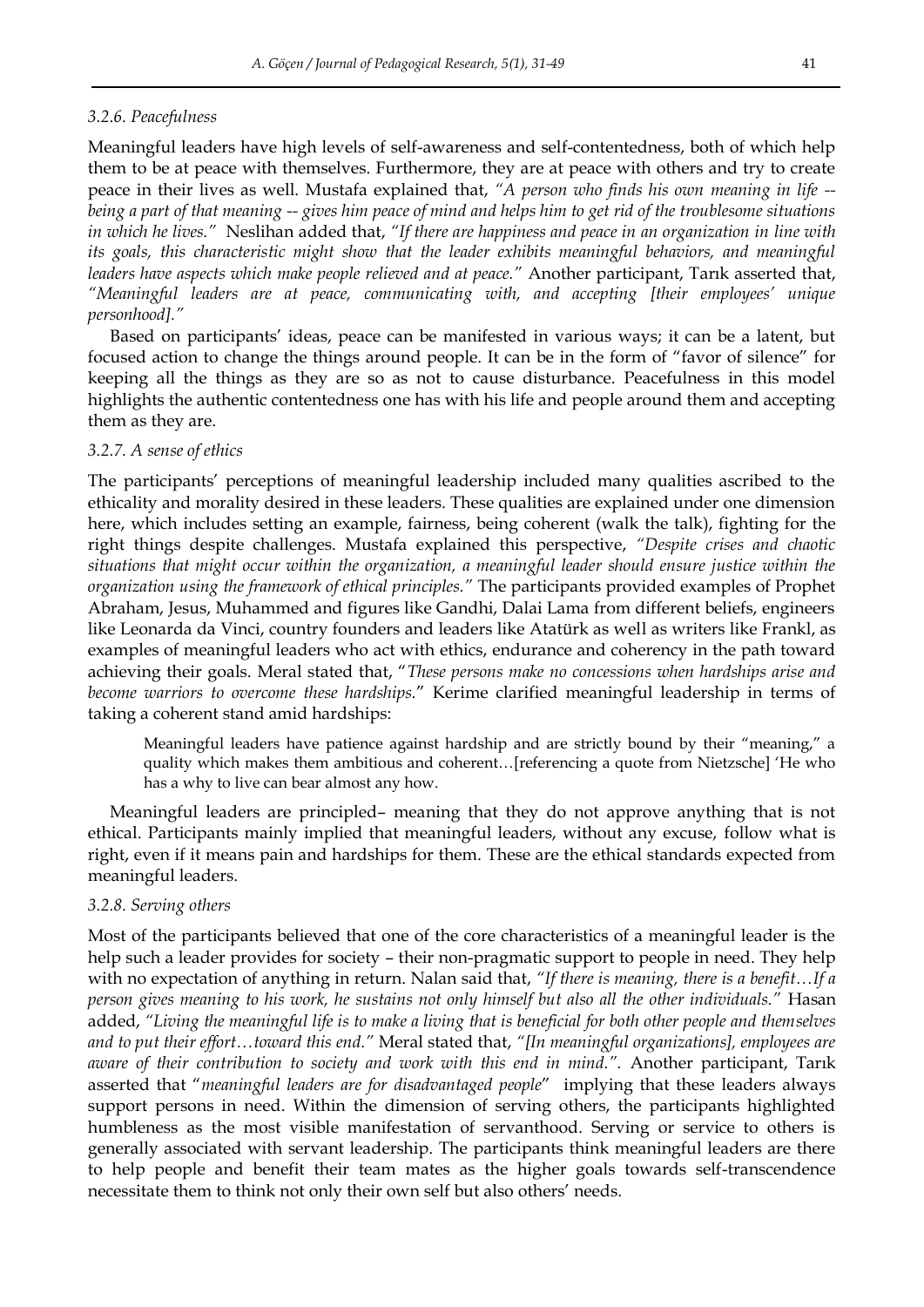#### *3.2.9. Inner motivation*

Most of the participants stated that meaningful leaders are inner motivated and this leadership has a firm connection with a person's inner world. After all, it is a person's inner side that inspires them to commit to their goals. The participants pointed out that they need an effective source of motivation to keep them on track to achieve their goals. As Meral put it, "*Meaning-based leadership is based solely on inner motivation, and it is similar to spiritual leadership in that they are both fed from inner sources.*" Leyla explained, "*It is inner motivation that gives meaning rather than a materialistic concern*." Osman stated that people find an inner power to keep them in pursuit of their goals, saying:

Life is a long marathon filled with difficult turns for many of us. During this marathon, some of us may find the power to overcome the challenges and fatigue from their inner world. In my opinion, these people are those [with inner motivation] who find their lives meaningful.

Leadership is based on leaders' power to motivate others. Meaningful leaders are intrinsically motivated to lead their group based on their meaningful work aspirations and they have inner power to keep them focused. They help others to listen their own voice, which motivates them in their work as well.

#### *3.2.10. Fostering unity*

Meaningful leaders create a feeling of belonging within a group. As Tarık put it: *"A meaningful leader gives [members of a group] the feeling of unity."* Meral asserted that, "*A meaningful leader establishes the environment needed to foster a feeling of membership*". Hasan supported the unity dimension, saying: *"A meaningful leader should create a positive corporate culture; employees should feel that they belong to the organization, thanks to their leaders."* Osman listed providing harmony and a sense of belonging as one of the key characteristics of meaningful leadership as, "*Meaning-oriented leaders have critical skills that they can teach to other members of the organization, one of which is the ability to convey a feeling of belongingness to other members of the working group.*"

Participants mainly believed unity among colleagues is the result of meaningful work perceptions at work. If people in the same organization have similar meaning of their work, shared mission and vision, they know they all build their own future together and they are contributing to each other.

## **4. Discussion**

#### **4.1. Meaning and Meaningfulness**

Meaning, meaningfulness and a sense of purpose are generally used interchangeably by the participants. Meaning is generally understood as a manifestation of ultimate purpose, existential beliefs, existence or the "why" behind things that happen. Thus, meaning can be said to be subjective for people based on their life and beliefs. Similarly, Frankl (2006) argues that meaning for a person is subjective and can change every moment. Leaders can"t form groups having the same world of meaning, but may collect them around a common meaning and purpose.

As Varney (2009) states, leadership is as the ability to create a ""meaning field"" within a common purpose which empowers people to find their own role and make sense of their lot. People"s meaning or sense of meaningfulness play role in their perceptions of effective leadership. A leader can display a good action, but the motivation and meaning ascribed to this act may differ greatly (Phipps, 2010). Thus, it is important to create a shared meaning in the organization.

## **4.2. Meaningful Leadership**

This study has attempted to introduce a model of meaningful leadership from the perspective of educators. In this paper, meaningful leadership- based on the results of the study- is defined as "an approach adopted by leaders that nurtures heightened awareness of life goals among others in the organization, which in turn strengthens and satisfies their own sense of meaningfulness". This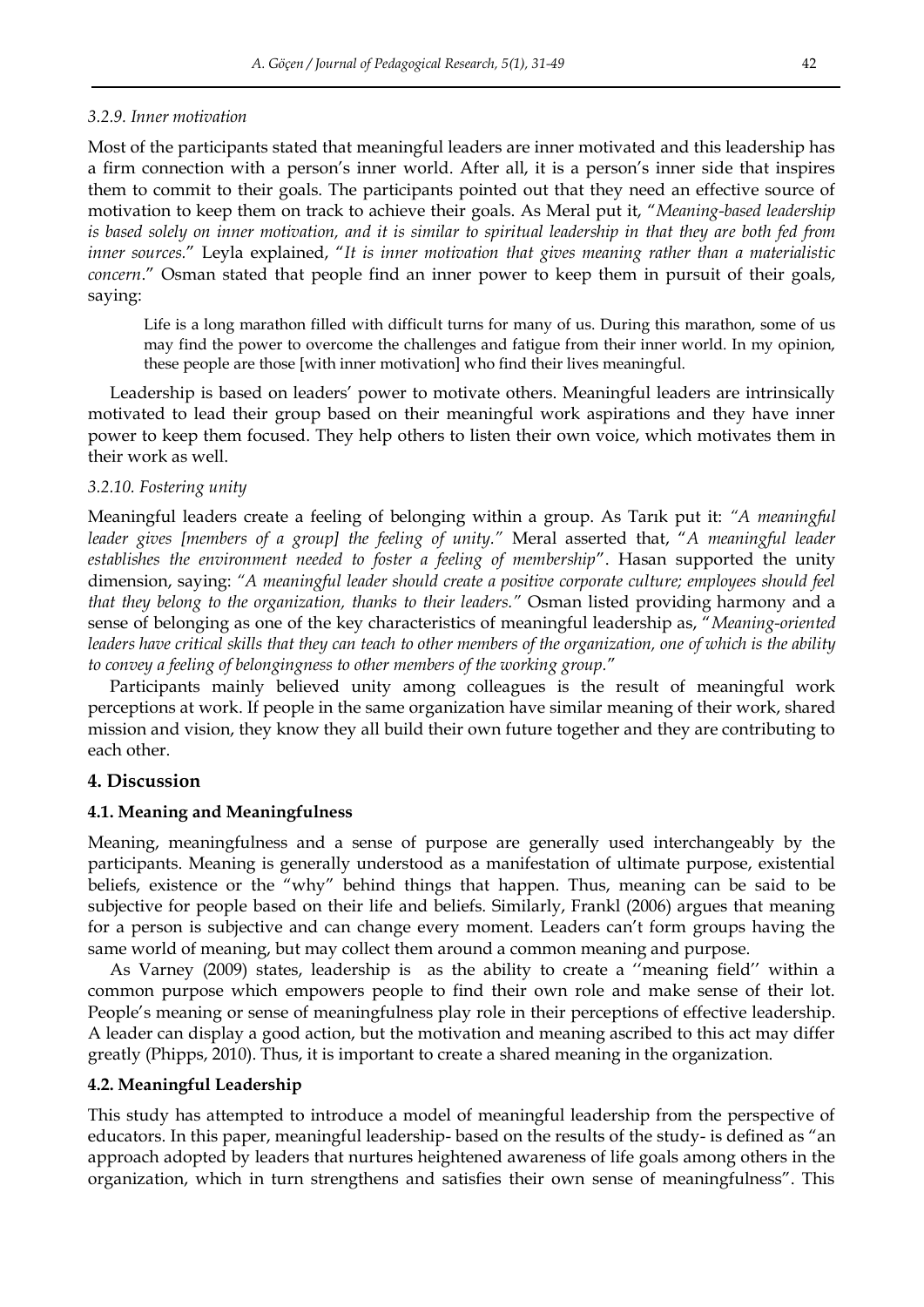approach aims at focusing on heightened awareness of life and work goals for all organization members along with strengthening their sense of meaningfulness. A broader definition of meaningful leadership, based on this model proposed, includes "an embodiment of leaders" thoughts and acts in their work and social life, based on their ultimate purpose in life, desire to share meaning, willingness to understand others, pursuit of wisdom, tendency to link their past, present and future, inner motivational sources, aspiration for peace in the self and the organization along with attention to ethics, serving others and fostering unity." This embodiment of thoughts and acts will not only support spiritual development in leaders, but also in the whole organization. The proposed meaningful leadership based on participants" opinions is composed of ultimate purpose in life, sharing meaning, understanding, linking the past, present and future, wisdom, peacefulness, a sense of ethics, serving others, inner motivation, and fostering unity.

According to the participants, meaningful leaders are firm believers in an ultimate purpose and follow it with passion. The core dimension of meaningful leadership is related to this purpose. For this reason, a leader may not be solely focused on organizations" short-term goals. This paper considers the ultimate purpose as related to self-actualization and self-transcendence through work. Similarly, Chalofsky (2003) matches the higher-order needs with values, working toward a higher cause, meaningfulness, and a purpose in life. Van Knippenberg (2020) claims that all organizations, profit or nonprofit, realize a purpose other than economic performance in part or in whole.

Sharing meaning signifies the spread of an organization"s meaning-making process by the leader. Meaningful leaders foster meaning throughout the organization. They may do this either by sharing their meaning with others or by helping others search for their own meaning. Leaders igniting meaning or helping others search for meaning is highlighted by Thornton (2018) and by Göçen and Terzi (2019) under the "meaning leadership at work", a dimension of their meaningful work scale.

Thornton (2018) defines meaningful leadership as "supporting others in their quest for meaning," - a basic human need - and great leaders help followers find it. This search for meaning is not the imposition of the leaders" personal beliefs. Rather, it fosters in others a personal quest to find their true selves rather than prioritising material concerns in life. Leaders guide meaningmaking processes so that meaning-rich employees create a synergy that leads to the desired results (Ulrich & Ulrich, 2010). Leaders have an understanding of the people around them. They listen, have empathy, accept mistakes, and make room for all while being attentive to other people's problems. Personal attributes such as listening, fairness, attention, affection and empathy should be evident in them. Meaningful leaders show consideration for personal problems, helping those who are in the greatest difficulty (Frémeaux & Pavageau, 2020).

Meaningful leaders are the link between the demarcations of time. They take lessons from their past, perform in the present but focus on the future. For this reason, all decisions and actions come from the heart. They aim for the future and their ultimate goals, from both an organizational and a life perspective. Similarly, meaningfulness involves integrating the past, present, and future (Baumeister et al., 2013).

Meaningful leaders pursue wisdom, spiritual knowledge and self-growth. Some of the participants believed that meaningful leaders are continuous learners and represent wisdom in their organizations. Similarly, Batubara (2018, p.74), based on Frankl"s conceptualization of meaningfulness, stated, "The meaningfulness of life is often also called the value or wisdom of life," which means that meaningfulness naturally leads a person to attain self-growth.

In his theory of spiritual leadership, Fry (2003, p.710) concludes the goals sought by spiritual leadership to "help create a state of mind of inner peace for the benefit of the leaders, their followers, and other stakeholders." Fry's conclusion resonates with this study's findings. Overall, this study"s participants described meaningful leaders as having peace and fostering it in others. Starting a search for great answers for humankind can lead to peace (Gårdheim, 2016).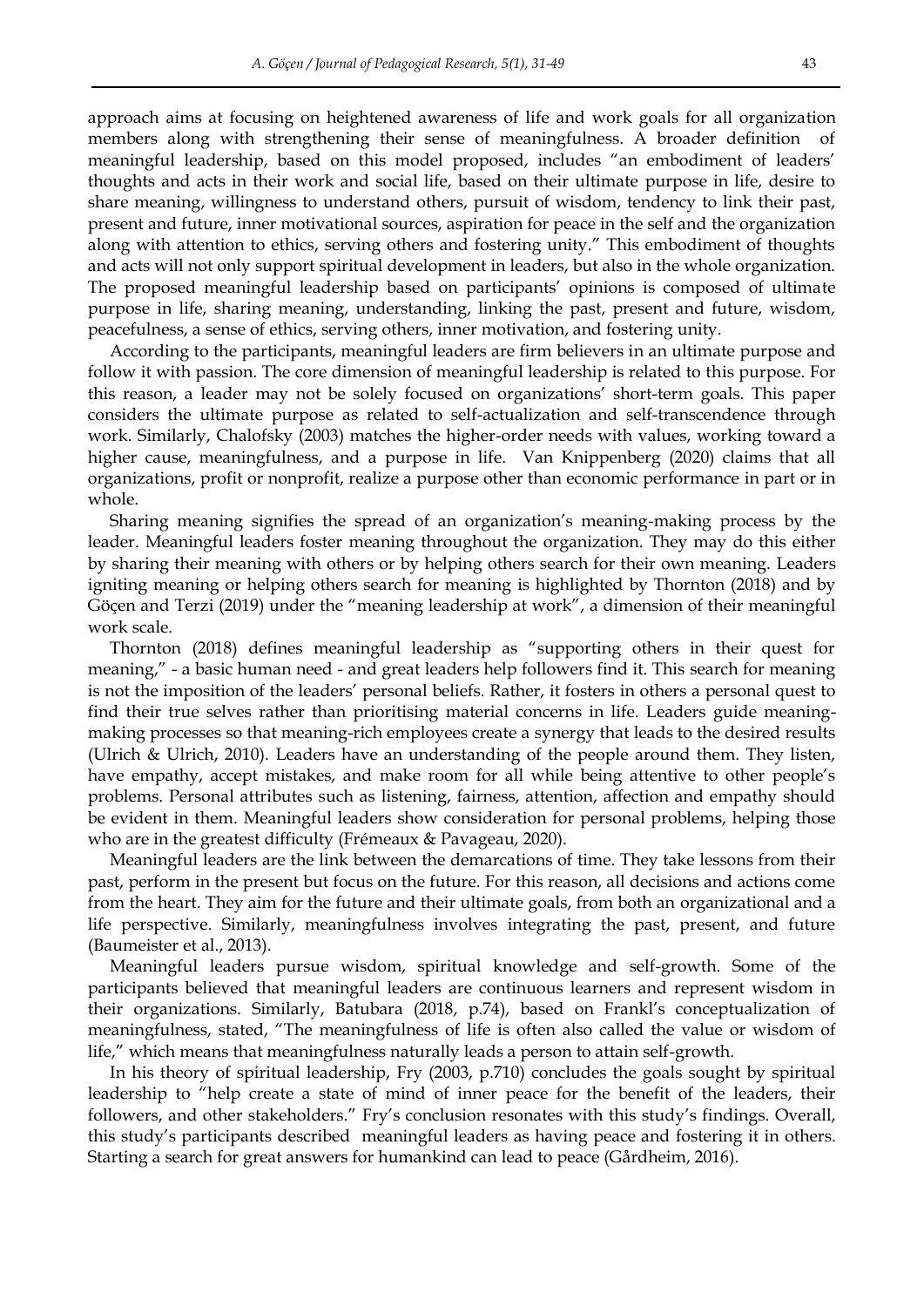As the study"s participants show, one dimension of meaningful leadership concerns ethical behaviors. These leaders are fair, defenders of what"s right, consistent, make no concessions and set an example. As Frémeaux and Pavageau (2020) stated in their meaningful leadership dimensions, such leaders have moral exemplarity, ensuring the consistency between values they promote and practices they adopt. They"re consistent – and they "walk the talk". Similarly, Morin (2008, p.22) talks about moral correctness defining it as morally justifiable work, both in its accomplishment and through the results it produces.

Meaningful leaders are a significant benefit to society, with little or no self-interest in their acts towards people. They provide benefit to their friends, organization, and their community. For Lips-Wiersma and Wright (2012) serving others is related to meaningfulness, derived from contributing to the wellbeing of others and the community. Meaningfulness is being a giver to others rather than a taker from others (Baumeister et al., 2013). These characteristics all signify the key components of a meaningful leader.

Meaningful leaders, on the other hand, are fueled by inner motivation which is actually constructed with the world of meaning they have. Meaningfulness is a profound intrinsic motivational factor. Van Knippenberg (2020) cites studies on purpose and meaning as a driver of motivation. He adds that understanding the purpose of one"s organization does not only inform, but also motivates people. Fry (2003) also cites inner motivation in his theory of spiritual leadership as one of the main components of spiritual leadership.

As a final remark, meaningful leaders infuse an organization"s members with the desire to create a common purpose and mutual understanding. For Thory (2016), unity and harmony with others refer to meaningfulness derived from working together with others. This manifests connection and companionship. Fostering unity refers to a sense of shared values, unity in diversity, and a sense of belonging (Lips-Wiersma & Wright, 2012). Frémeaux and Pavageau (2020, p.10) list "community spirit" as a dimension of meaningful leadership, by which leaders build a community where "members can contribute to a common cause and develop a sense of belonging."

All these dimensions summarized above within meaningful leadership can be listed in short with their characteristics under Table 4.

| <b>Dimensions</b>           | Characteristics                                                                                                                                       |
|-----------------------------|-------------------------------------------------------------------------------------------------------------------------------------------------------|
| Ultimate Purpose in Life    | They believe in a higher purpose and follow it with a passion.                                                                                        |
| <b>Sharing Meaning</b>      | They share their meaning with others or help others find their own<br>meaning.                                                                        |
| Understanding               | They have a profound understanding of people around them; they<br>listen, talk, share, and always accommodate others.                                 |
| Linking Past-Present-Future | They take lessons from their past, set goals for the future, and use<br>their present acts to lead towards the future they envision.                  |
| Wisdom                      | They are in constant pursuit of wisdom, spiritual knowledge, and<br>self-growth.                                                                      |
| Peacefulness                | They foster a mindful peace in themselves and among others.                                                                                           |
| A sense of ethics           | They are fair, staunch defenders of what is right, consistent in their<br>acts, do not concede their beliefs and set an example for the<br>community. |
| Serving Others              | They serve their colleagues, organization, community and<br>humanity with an attention to others' needs.                                              |
| <b>Inner Motivation</b>     | They have a strong inner motivation that helps them in their<br>journey.                                                                              |
| Fostering unity             | They understand others' needs, differing thoughts and beliefs, yet<br>creating unity throughout the organization's membership.                        |

Table 4

*Dimensions of Meaningful Leadership model*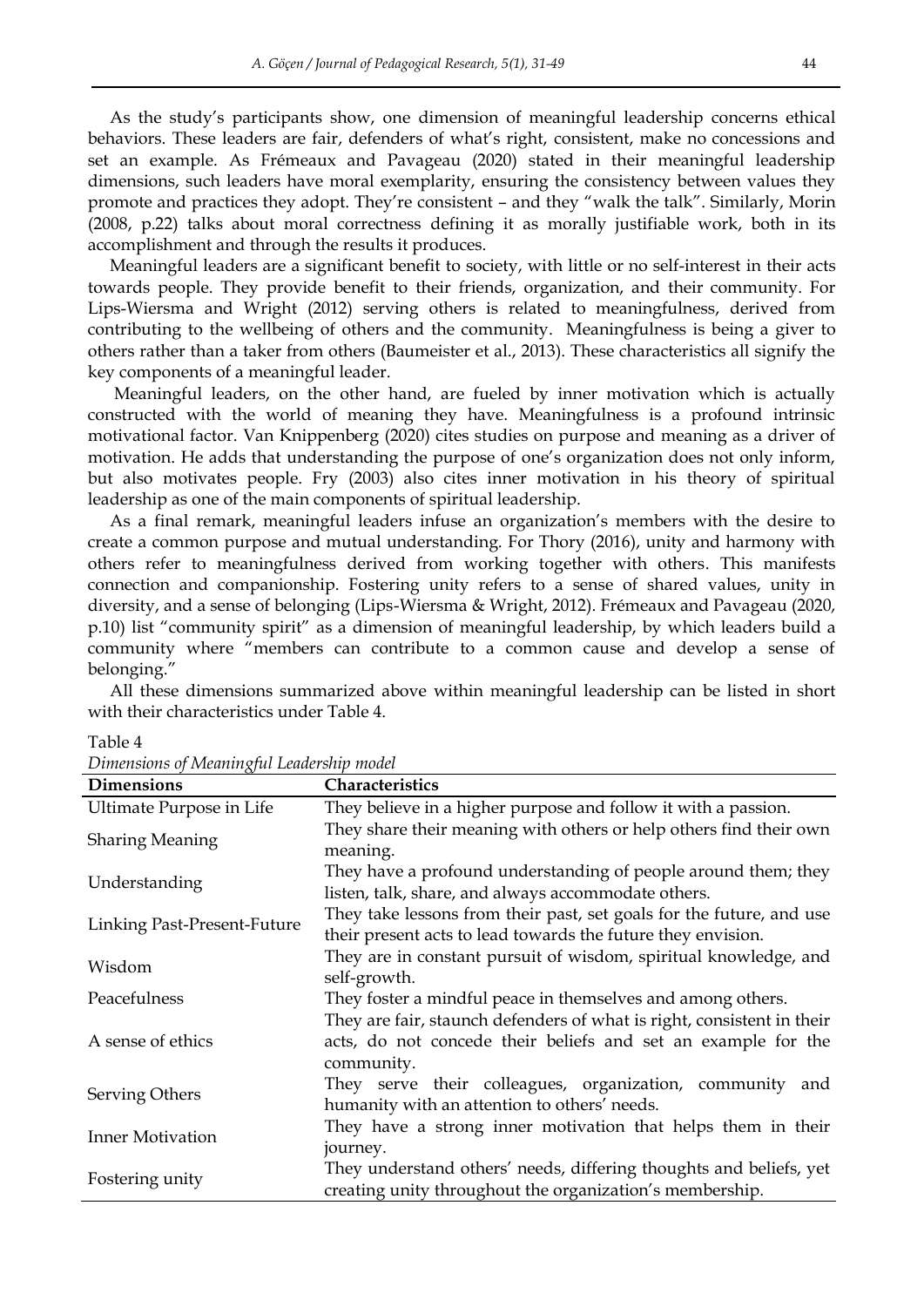## **5. Conclusion**

This study proposes a meaningful leadership model, in line with 21st century calls for inner and spiritual development within the organization. This model is based on ten dimensions: ultimate purpose in life, sharing meaning, understanding, linking the past, present and future, wisdom, peacefulness, a sense of ethics, serving others, inner motivation, and fostering unity. Similar studies (e.g. Jackson, 2017, Hodge, 2017) on meaning and leadership indicated that the leadership traits of character, vision, relationships, wisdom, and inspiration help followers gain meaning and purpose from their work. While the term is new to organizational leadership literature, common dimensions will emerge more clearly as research continues.

This study suggests a model of meaningfulness and leadership so that organizations can identify what constitutes meaningful leadership and define a meaningful leader. There are two important results of the study: the meaningful leadership model and a definition of meaningful leadership. Meaningful leadership can be defined as "an approach adopted by leaders that nurtures heightened awareness of life goals among others in the organization, which in turn strengthens and satisfies their own sense of meaningfulness". This approach aims at creating or supporting shared meaning, satisfying a sense of meaningfulness in leaders and colleagues.

Meaningful leaders are inner motivated, believe in their purpose with a passion, share their passion and feeling of meaningfulness with others according to the proposed model. They understand their employees, consider their past, present and future in decision-making, display virtues of wisdom, foster unity in the group, serve others, have peace within themselves and others along with a sense of ethics. These qualities overlap to some extent with Frémeaux and Pavageau"s (2020, p.7-10) meaningful leadership model which includes six new dimensions of meaning that leaders give to leadership activity: "moral exemplarity," "self-awareness," "personal and professional support", "community spirit," "shared work commitment," and "positive attitude toward others and events." When the overlapping dimensions are analyzed, meaningful leaders are exemplary role models (setting examples within ethics), have self-awareness (in relation to wisdom, linking the past, present and future), have community spirit (unity), share work commitment (in line with sharing meaning with others), they provide professional/personal support and are positive toward others and events (serving others with positive approach and understanding). The proposed model extends beyond this to include ultimate purpose in life, inner motivation and peacefulness.

The characteristics and dimensions found in this meaningful leadership study can be linked to other leadership models, including but not limited to, spiritual, ethical, wise, peace, purposedriven, visionary and servant leadership styles. Meaningful leadership includes some qualities of spiritual, ethical, servant and other leadership styles. However, this model differs from them with the stress on meaningfulness and how meaning-making fosters the motivation process inside the person. It also describes why and how leaders can foster and sustain this feeling in their group. The Figure 2 illustrates how different leadership dimensions contribute to meaningful leadership.

#### Figure 2

*Different leadership styles' contributions to Meaningful Leadership* 

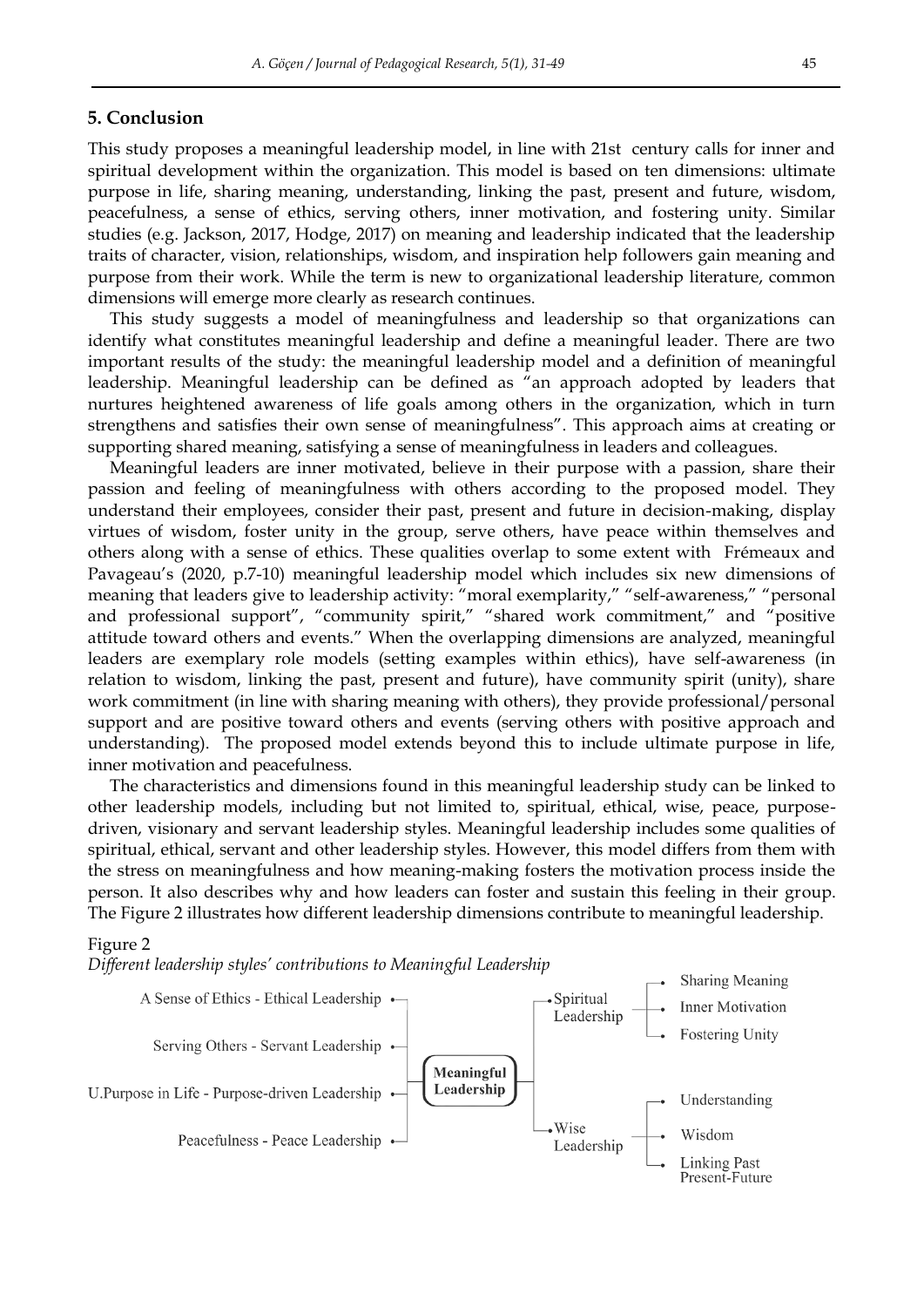While leadership types may be distinct from each other in their focus, they may still share similar sub-dimensions and qualities. Barbuto and Wheeler (2006) specify "wisdom" among five dimensions of servant leadership, which is the core idea of wise leadership (Nonaka & Takeuchi, 2011). Spiritual leadership is based on intrinsic motivation (Zou et al, 2020), but the concept of motivation is inherent in many definitions of leading, leadership and leadership styles (Buble, Juras, & Matić, 2014). Thus, it is natural to see components of other leadership types appearing in other leadership models. A metaphor for this is producing different flavors and tastes from similar ingredients. Among leadership studies, spiritual leadership can be placed in the same broad understanding as meaningful leadership (Fairholm, 1996). Both leadership types strongly address the increasing calls for valuing inner voice of employees at work.

When leadership styles are examined in detail: ethical, servant, purpose-driven, peace, spiritual and wise; they support the notion of meaningful leadership. Meaningful leaders serve their colleagues and community like servant leaders (Greenleaf, 2008); they grasp/understand the essence of the events and persons around them like wise leaders (Nonaka & Takeuchi, 2011). They desire to create or share meaning with others in the way moral spiritual leaders do (Fairholm, 1996). They act fairly, have coherency and advocate the principled response despite challenges like ethical leaders (Kalshoven, Den Hartog, & De Hoogh, 2011). They have an ultimate purpose and act with the collective consciousness as purpose-driven leaders (Dantley, 2003) and visionary leaders (Knippenberg, 2020).

Meaningful leaders display these qualities naturally, driven by their world of meaning, based on a higher purpose, self-transcendence or fulfilling themselves as a human. While meaningful leadership is built on the shared dimensions of other leadership styles, it is different as it focuses on "meaning" and "calling". Meaningful leaders help others listen to their higher calling and accept meaningfulness as a gate to the wisdom, ethics, servanthood, unity and peace in themselves and their work. Thus, this meaningful leadership model with its ten dimensions can guide leaders from schools and industry to create workplaces where feelings of meaningfulness, commitment, wisdom and peace are nurtured. This model focuses on meaningfulness, self-realization and inner motivation of the person, and links it with the mission and vision of the organization under a wise leadership understanding.

This study is based on a teacher sample within a qualitative design. For future studies, the researchers in the field of organizational management can research an empirical version of the proposed model and include employees from different sectors. Also, this study can be replicated in different geographies or countries as meaning can be affected by different cultures and beliefs, which may provide different cross-cultural results.

**Acknowledgements.** I am very much indebted to Pat Seaver, an Irish educator and teacher trainer, for his assistance as language editor. In editing the language of the article on online meetings, he has given a great insight to make this article more understandable from various cultural points and settings. I am also very thankful to the participants of the study for their generous responsiveness to my calls, mails and personal meetings any time required.

**Ethics Committee Approval Information**. Ethics committee approval was obtained from Harran University, Social and Human Sciences Ethics Committee for the research, with the date of April 09, 2020 and protocol number 76244175-752.01.01.

## **References**

Ashmos, D. P., & Duchon, D. (2000). Spirituality at work: A conceptualization and measure. *Journal of Management Inquiry, 9*(2), 134-145.<https://doi.org/10.1177%2F105649260092008>

Barbuto Jr, J. E., & Wheeler, D. W. (2006). Scale development and construct clarification of servant leadership. *Group & Organization Management, 31*(3), 300-326[. https://doi.org/10.1177/1059601106287091](https://doi.org/10.1177/1059601106287091)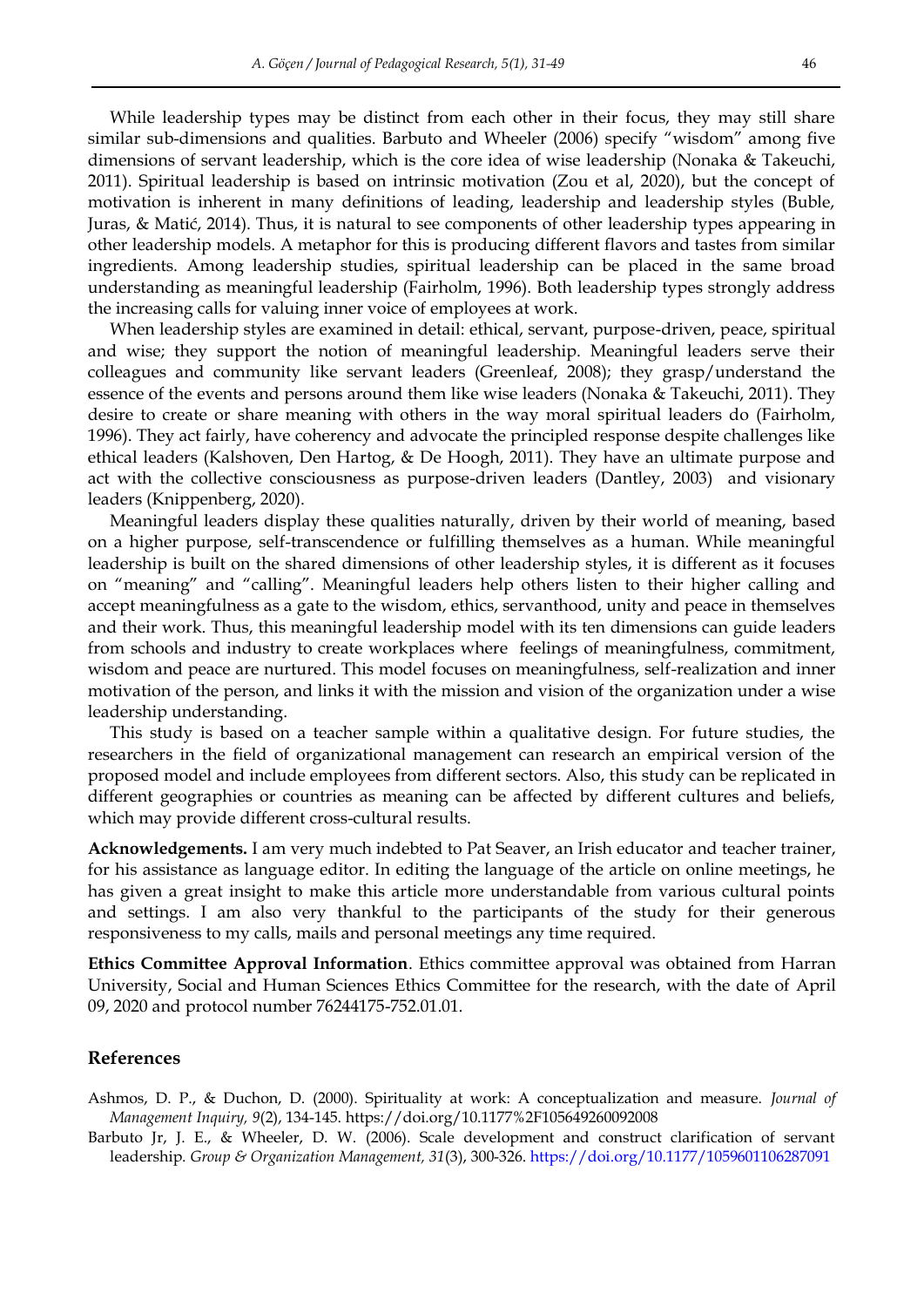- Bartels, B. E. & Jackson, C. E. (2021). *Meaning-centered leadership : Skills and strategies for ıncreased employee well-being and organizational success*. Rowman & Littlefield Publishers.
- Batubara, J. (2018). The meaningfulness of life in multiethnic perspective as the foundation for personal guidance. *JOMSIGN: Journal of Multicultural Studies in Guidance and Counseling*, *2*(1), 72-81. <https://doi.org/10.17509/jomsign.v2i1.10831>
- Baumeister, R. F., Vohs, K. D., Aaker, J. L., & Garbinsky, E. N. (2013). Some key differences between a happy life and a meaningful life. *The Journal of Positive Psychology*, *8*(6), 505-516. <https://doi.org/10.1080/17439760.2013.830764>

Birks, M., & Mills, J. (2015). *Grounded theory: A practical guide*. Sage[. https://doi.org/10.13140/2.1.2982.0484](https://doi.org/10.13140/2.1.2982.0484) 

- Buble, M., Juras, A., & Matić, I. (2014). The relationship between managers" leadership styles and motivation. *Management: Journal of Contemporary Management Issues*, *19*(1), 161-193. <https://hrcak.srce.hr/124612>
- Cambridge Dictionary (n.d.), [https://dictionary.cambridge.org](https://dictionary.cambridge.org/)
- Carton, A. M. (2018). "I"m not mopping the floors, I"m putting a man on the moon": How NASA leaders enhanced the meaningfulness of work by changing the meaning of work. *Administrative Science Quarterly*, *63*(2), 323-369.<https://doi.org/10.1177/0001839217713748>
- Chalofsky, N. (2003). An emerging construct for meaningful work, *Human Resource Development International, 6*(1), 69-83.<https://doi.org/10.1080/1367886022000016785>
- Chalofsky, N., & Krishna, V. (2009). Meaningfulness, commitment, and engagement: The intersection of a deeper level of intrinsic motivation. *Advances in Developing Human Resources*, *11*(2), 189-203. <https://doi.org/10.1177/1523422309333147>
- Charmaz, K. (1996). The search for meanings-Grounded Theory. In. Smith, J. A., Harré, R., & Van Langenhove, L. (Eds.), *Rethinking methods in psychology* (pp. 27-49). Sage.
- Charmaz, K. (2006). *Constructing grounded theory*. Sage.
- Chun-Tie, Y., Birks, M., & Francis, K. (2019). Grounded theory research: A design framework for novice researchers. *SAGE Open Medicine*. *7*, 1-8.<https://doi.org/10.1177/2050312118822927>
- Dantley, M. E. (2003). Purpose-driven leadership: The spiritual imperative to guiding schools beyond highstakes testing and minimum proficiency. *Education and Urban Society*, *35*(3), 273-291. <https://doi.org/10.1177/0013124503252672>
- DeMara, C. (2018). *Meaningful Leadership: How to Build Indestructible Relationships with Your Team Members Through Intentionality and Faith*. DeMara-Kirby & Associates, LLC.
- Fairholm, G. W. (1996). Spiritual leadership: Fulfilling whole‐self needs at work. *Leadership & Organization Development Journal*, *17*(5), 11–17.<https://doi.org/10.1108/01437739610127469>
- Frankl, V. E. (2006). *Man's search for meaning*. Boston Beacon Press.
- Frémeaux, S., & Pavageau, B. (2020). Meaningful leadership: how can leaders contribute to meaningful work?. *Journal of Management Inquiry, 1–13.* <https://doi.org/10.1177/1056492619897126>
- Gårdheim. C. (2016). *Unleash Your Creative Spirit!: The Guide to Building Your Dream Life*. Balboa Press.
- Giles, T. M., De Lacey, S., & Muir-Cochrane, E. (2016). Coding, constant comparisons, and core categories. *Advances in Nursing Science*, *39*(1), E29-E44[. https://doi.org/10.1097/ANS.0000000000000109](https://doi.org/10.1097/ANS.0000000000000109)
- Gocen, A. & Terzi R. (2019). Eğitim örgütleri için anlamlı iş ölçeği [Meaningful work scale for educational organizations]. *Gazi Universitesi Egitim Fakultesi Dergisi, 39*(3), 1487-1512.
- Graham, K. (2011). Leading with purpose: a case for soul leadership, *Development and Learning in Organizations, 25*(4), 5-7. <https://doi.org/10.1108/14777281111147026>
- Greenleaf, R. K. (2008). Who is the servant-leader?. *The International Journal of Servant-Leadership*, *4*(1), 29-37.
- Guba, E. G., & Lincoln, Y. S. (1982). Epistemological and methodological bases of naturalistic inquiry. *Educational Communication and Technology Journal, 30*(4), 233-252.
- Herrera, S. A. (2017). *Exemplary leadership: A mixed-methods case study discovering how female chief executive officers create meaning* (Order No. 10271696). Available from ProQuest Dissertations & Theses Global. (1891739615). [https://search.proquest.com/dissertations-theses/exemplary-leadership-mixed-methods](https://search.proquest.com/dissertations-theses/exemplary-leadership-mixed-methods-case-study/docview/1891739615/se-2?accountid=11301)[case-study/docview/1891739615/se-2?accountid=11301](https://search.proquest.com/dissertations-theses/exemplary-leadership-mixed-methods-case-study/docview/1891739615/se-2?accountid=11301)
- Hodge, S. K. (2017). *Meaning makers: A mixed-methods case study of exemplary chief executive officers of engineering technology organizations and the behaviors they use to create personal and organizational meaning* (Order No. 10271689). Available from ProQuest Dissertations & Theses Global. (1891735353). [https://search.proquest.com/dissertations-theses/meaning-makers-mixed-methods-case-study](https://search.proquest.com/dissertations-theses/meaning-makers-mixed-methods-case-study-exemplary/docview/1891735353/se-2?accountid=11301)[exemplary/docview/1891735353/se-2?accountid=11301](https://search.proquest.com/dissertations-theses/meaning-makers-mixed-methods-case-study-exemplary/docview/1891735353/se-2?accountid=11301)
- Holbeche, L., & Springett, N. (2004). *In search of meaning in the workplace.* Roffey Park Institute.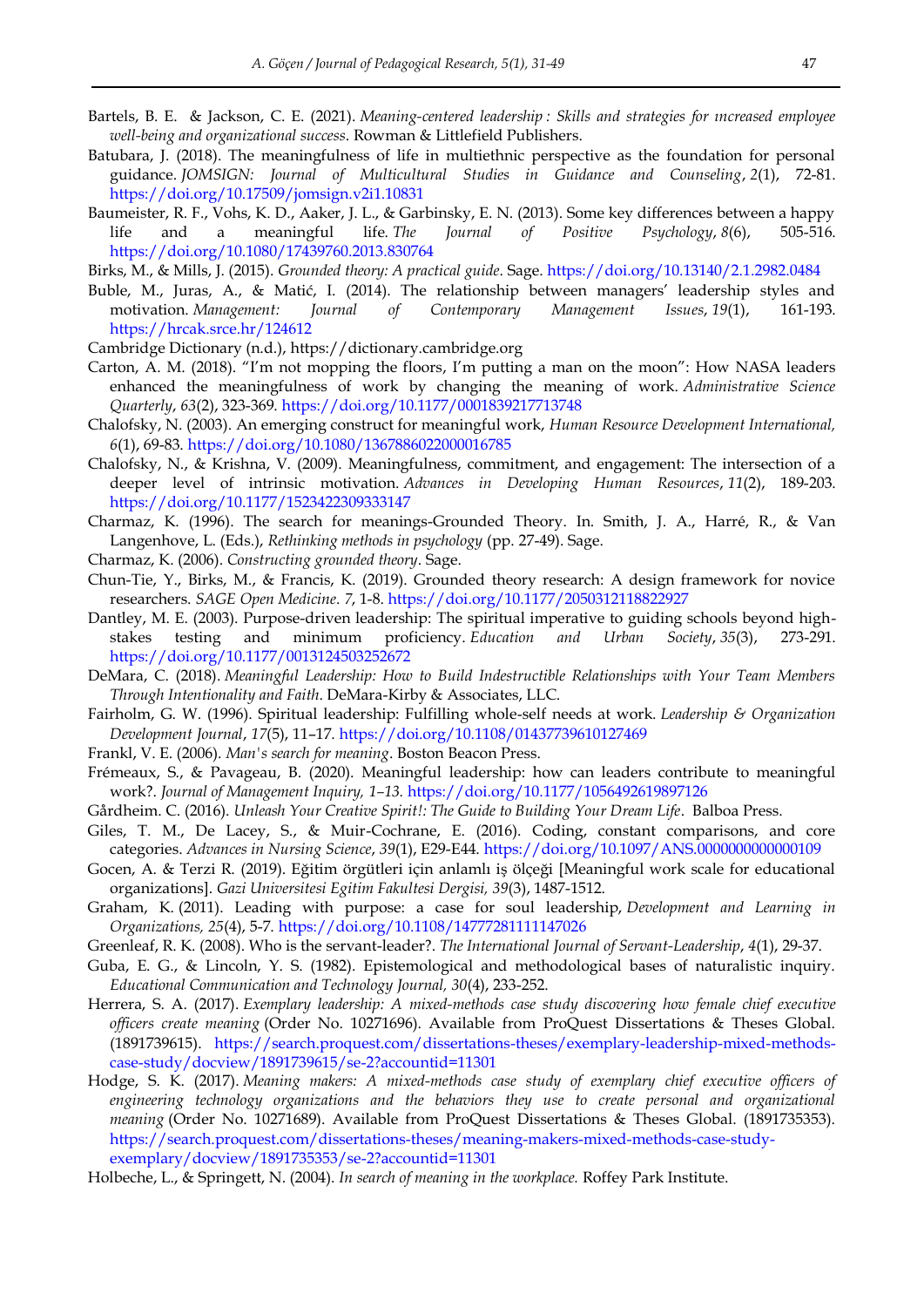- Hunter, A., Murphy, K., Grealish, A., Casey, D. & Keady, J. (2011). Navigating the grounded theory terrain. Part 1. *Nurse Researcher*, *18*(4), 6-10[. https://doi.org/10.7748/nr2011.07.18.4.6.c8636](https://doi.org/10.7748/nr2011.07.18.4.6.c8636)
- Jackson, C. E. (2017). *Meaning-centered leadership: How exemplary technology leaders create organizational meaning* (Order No. 10278375). Available from ProQuest Dissertations & Theses Global. (1897559824). [https://search.proquest.com/dissertations-theses/meaning-centered-leadership-how](https://search.proquest.com/dissertations-theses/meaning-centered-leadership-how-exemplary/docview/1897559824/se-2?accountid=11301)[exemplary/docview/1897559824/se-2?accountid=11301](https://search.proquest.com/dissertations-theses/meaning-centered-leadership-how-exemplary/docview/1897559824/se-2?accountid=11301)
- Kalshoven, K., Den Hartog, D. N., & De Hoogh, A. H. (2011). Ethical leadership at work questionnaire (ELW): Development and validation of a multidimensional measure. *The Leadership Quarterly*, *22*(1), 51-69. <https://doi.org/10.1016/j.leaqua.2010.12.007>
- Kerns, C. D. (2013). Clarity of purpose and meaningfulness at work: Key leadership practices. *International Leadership Journal*, *5*(1), 27-44.
- Kinjerski, V. M., & Skrypnek, B. J. (2004). Defining spirit at work: Finding common ground. *Journal of Organizational Change Management, 17*(1), 26-42.<https://doi.org/10.1108/09534810410511288>
- Klenke, K. (2005). Introducing spirituality, *International Journal of Organisational Analysis, 13*(1), 4-7. <https://doi.org/10.1108/eb028994>
- Korotkov, D. L. (1998). The sense of coherence: Making sense out of chaos. In P. T. P. Wong & P. Fry (Eds.), *The human quest for meaning: A handbook of psychological research and clinical applications* (pp. 51–70). Lawrence Erlbaum.
- Kriger, M., & Seng, Y. (2005). Leadership with inner meaning: A contingency theory of leadership based on the worldviews of five religions. *The Leadership Quarterly, 16*(5), 771-806. <https://doi.org/10.1016/j.leaqua.2005.07.007>
- Lee, J. J., Clarke, C. L., Carson, M. N., & Yang, S. C. (2018). How do Korean nursing students build knowledge? A constructivist grounded theory study. *BMJ Open*, *8*, 1-10. <https://doi.org/10.1136/bmjopen-2018-022050>
- Lips-Wiersma, M., & Morris, L. (2009). Discriminating between "meaningful work"and the "management of meaning". *Journal of Business Ethics*, *88*(3), 491-511.<https://doi.org/10.1007/s10551-009-0118-9>
- Maslow, A. H. (1969a). The farther reaches of human nature. *Journal of Transpersonal Psychology, 1*(1), 1–9
- Maslow, A. H. (1969b). Toward a humanistic biology*. American Psychologist, 24*, 724–735
- Matsuo, M., Arai, K., & Matsuo, T. (2019). Empowering leadership and meaningful work: the mediating role of learning goal orientation. *International Journal of Training and Development*, *23*(4), 328-338. <https://doi.org/10.1111/ijtd.12165>
- Mautz, S. (2015). *Make it matter: How managers can motivate by creating meaning*. New York: AMACOM.
- Milliman, J., Czaplewski, A. J., & Ferguson, J. (2003). Workplace spirituality and employee work attitudes: An exploratory empirical assessment. *Journal of Organizational Change Management, 16*(4), 426-447. <https://doi.org/10.1108/09534810310484172>
- Morin, E. M. (2008). *The meaning of work, mental health and organizational commitment*. (Studies and research/ Report No. R-585). Montréal: IRSST.
- Mostafa, A. M. S., & Abed El-Motalib, E. A. (2020). Ethical leadership, work meaningfulness, and work engagement in the public sector. *Review of Public Personnel Administration, 40*(1), 112-131. <https://doi.org/10.1177/0734371X18790628>
- Nonaka, I., & Takeuchi, H. (2011). The big idea: The wise leader. *Harvard Business Review*, *89*(5), 58-67.
- Parry, K., & Bryman, A. (2006). Leadership in organizations. In S. R. Clegg, C. Hardy, T. B. Lawrence & W. R. Nord (Eds.), *The SAGE handbook of organization studies* (pp. 447-468). Sage.
- Patton, M. Q. (2014). *Qualitative Evaluation and Research Methods.* Sage.
- Patton, M.Q. (1999). Enhancing the quality and credibility of qualitative analysis. *Health Sciences Research, 34,*  1189–1208
- Phipps, K. A. (2010). Servant leadership and constructive development theory: How servant leaders make meaning of service. *Journal of Leadership Education*, *9*(2), 151-170.
- Robertson, K. M., O"Reilly, J., & Hannah, D. R. (2020). Finding meaning in relationships: The impact of network ties and structure on the meaningfulness of work. *Academy of Management Review*, *45*(3), 596-619. <https://doi.org/10.5465/amr.2015.0242>
- Salkind, N. (2010). Triangulation. *Encyclopedia of Research Design*. Sage.
- Shenton, A. K. (2004). Strategies for ensuring trustworthiness in qualitative research projects. *Education for Information*, *22*(2), 63-75.
- Sosik, J. J. (2000). The role of personal meaning in charismatic leadership. *Journal of Leadership Studies*, *7*(2), 60-74.